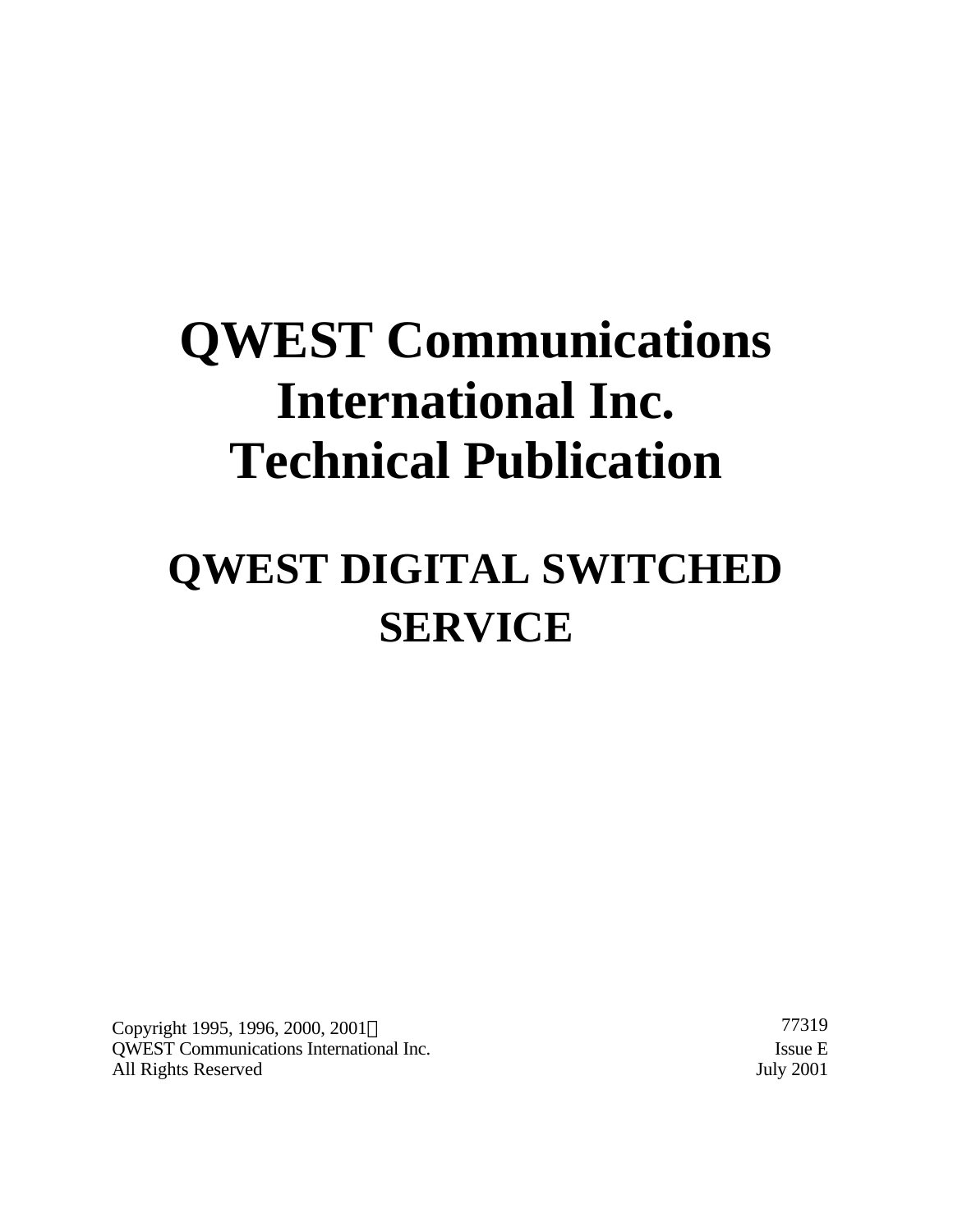#### NOTICE

Technical Publication 77319 *QWEST Digital Switched Service* provides information about Digital Switched Service and the various ways that it can be integrated with other QWEST services. The Digital Switched Service (DSS) interface to the customer is a Digital Signal Level 1 (DS1) Channel at 1.544 Mbit/s transmission rate. Pub 77319 is intended to be used with Technical Publication 77375, *1.544 Mb/s Channel Interfaces*.

QWEST Communications International Inc. reserves the right to revise this document for any reason, including but not limited to, conformity with standards promulgated by various governmental or regulatory agencies; utilization of advances in the state of the technical arts; or to reflect changes in the design of equipment, techniques, or procedures described or referred to herein.

Liability to anyone arising out of use or reliance upon any information set forth herein is expressly disclaimed, and no representation or warranties, expressed or implied, are made with respect to the accuracy or utility of any information set forth herein.

This document is not to be construed as a suggestion to any manufacturer to modify or change any of its products, nor does this publication represent any commitment by QWEST Communications International Inc. to purchase any specific products. Further, conformance to this publication does not constitute a guarantee of a given supplier's equipment and/or its associated documentation.

Future issues of Technical Document 77319 will be announced to the industry at least 45 days prior to the issuance date. This notice, which will come through our standard customer notification channels, will allow the customer time to comment on the proposed revisions.

Ordering information for QWEST Publications can be obtained from the Reference Section of this document.

If further information is required, please contact:

QWEST Communications International Inc. Manager – New Services Planning 700 W. Mineral Ave. MN-F15.15 Littleton, CO 80120 (303) 707-7107 (303) 707-9497 Fax # E-mail: jhsmit2@qwest.com

Throughout this publication, the term QWEST signifies QWEST Communications International Inc.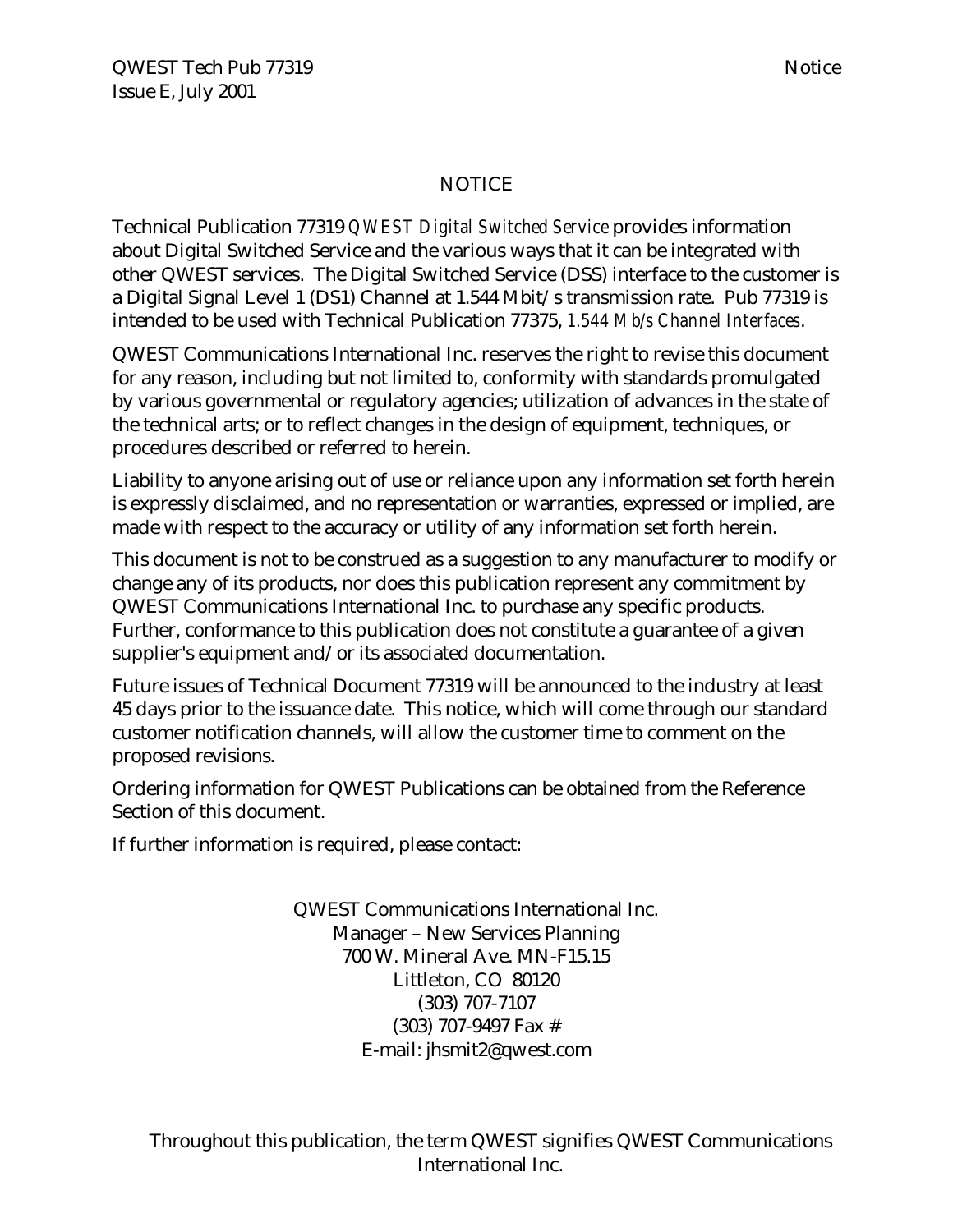#### COMMENTS on PUB 77319

#### PLEASE TEAR OUT AND SEND YOUR COMMENTS/SUGGESTIONS TO:

QWEST Corporation Manager – New Services Planning 700 W. Mineral Ave. MN-F15.15 Littleton, CO 80120 (303) 707-7107 (303) 707-9497 Fax # E-mail: jhsmit2@qwest.com

Information from you helps us to improve our Publications. Please take a few moments to answer the following questions and return to the above address.

| Was this Publication valuable to you in understanding  |        |     |
|--------------------------------------------------------|--------|-----|
| The technical parameters of our service?               | YES NO |     |
| Was the information accurate and up-to-date?           | YES .  | NO. |
| Was the information easily understood?                 | YES    | NO  |
| Were the contents logically sequenced?                 |        | NO. |
| Were the tables and figures understandable and helpful | YES NO |     |
| Were the pages legible?                                | YES.   | N() |

If you answered NO to any of the questions and/or if you have any other comments or suggestions, please explain:

\_\_\_\_\_\_\_\_\_\_\_\_\_\_\_\_\_\_\_\_\_\_\_\_\_\_\_\_\_\_\_\_\_\_\_\_\_\_\_\_\_\_\_\_\_\_\_\_\_\_\_\_\_\_\_\_\_\_\_\_\_\_\_\_\_\_\_\_\_\_\_\_\_\_

|                         | (Attach additional sheet, if necessary) |  |
|-------------------------|-----------------------------------------|--|
|                         |                                         |  |
|                         |                                         |  |
|                         |                                         |  |
| <b>Telephone Number</b> |                                         |  |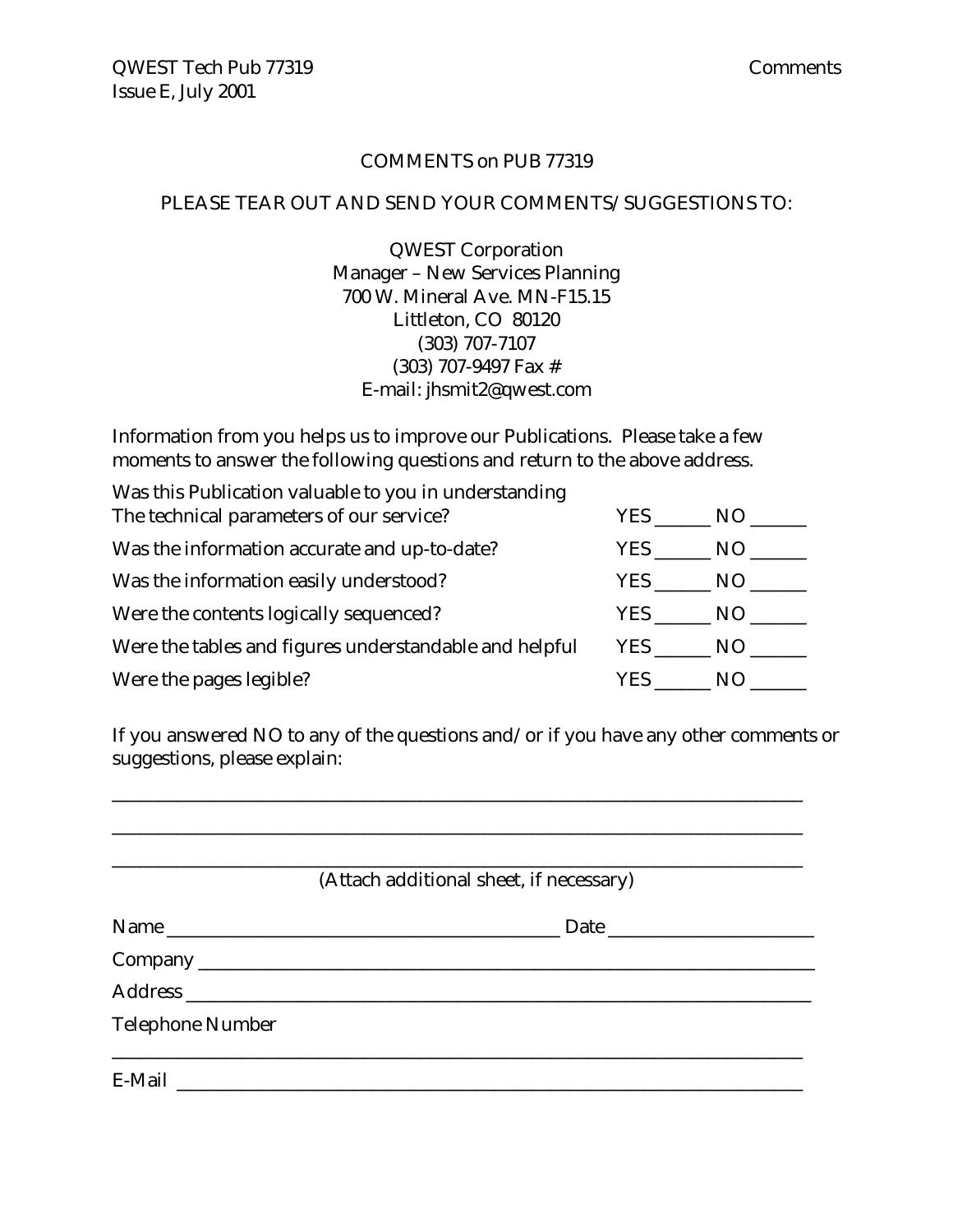# **Chapter and Section**

# Page

| 1. |       |                                                          | $1 - 1$ |  |
|----|-------|----------------------------------------------------------|---------|--|
|    | 1.1   |                                                          | $1 - 1$ |  |
|    | 1.2   |                                                          | $1 - 1$ |  |
|    | 1.3   |                                                          | $1 - 1$ |  |
|    | 1.4   |                                                          | $1 - 1$ |  |
| 2. |       |                                                          | $2 - 1$ |  |
|    | 2.1   |                                                          | $2 - 1$ |  |
|    | 2.2   |                                                          | $2 - 2$ |  |
|    | 2.3   |                                                          | $2 - 3$ |  |
|    | 2.4   |                                                          | $2 - 3$ |  |
|    | 2.5   |                                                          | $2 - 4$ |  |
|    | 2.6   |                                                          | $2 - 4$ |  |
| 3. | $3-1$ |                                                          |         |  |
|    | 3.1   |                                                          | $3-1$   |  |
|    | 3.2   |                                                          | $3 - 1$ |  |
|    | 3.3   | DSS With Self-Healing Alternate Route Protection (SHARP) | $3 - 2$ |  |
|    | 3.4   |                                                          | $3 - 2$ |  |
|    | 3.5   |                                                          | $3-3$   |  |
|    | 3.6   | Basic DSS with Wide Area Telecommunications Service      | $3-3$   |  |
| 4. |       | Network Channel/Network Channel Interface Codes          | $4-1$   |  |
|    | 4.1   |                                                          | $4-1$   |  |
|    |       | 4.1.1                                                    | $4-1$   |  |
|    |       | 4.1.2                                                    | $4-1$   |  |
|    | 4.2   |                                                          | $4 - 2$ |  |
|    |       | 4.1.1                                                    | $4 - 2$ |  |
|    |       | 4.1.2                                                    | $4 - 2$ |  |
| 5. |       |                                                          | $5 - 1$ |  |
|    | 5.1   |                                                          | $5 - 1$ |  |
|    | 5.2   |                                                          | $5 - 2$ |  |
|    |       | 5.2.1                                                    | $5 - 2$ |  |
|    |       | 5.2.2                                                    | $5 - 3$ |  |
|    |       | 5.2.3                                                    | $5 - 3$ |  |
|    |       |                                                          |         |  |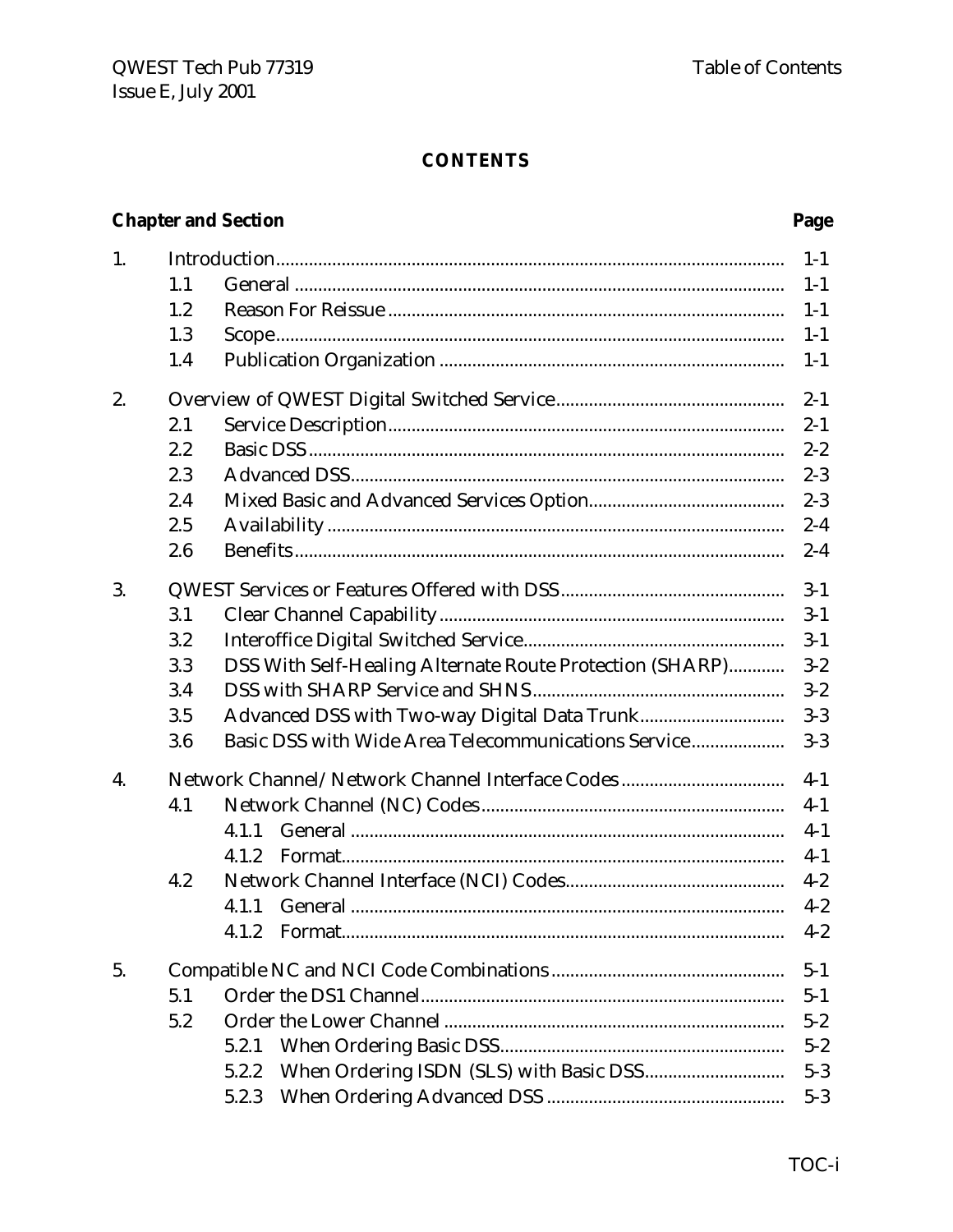# **CONTENTS (Continued)**

# **Chapter and Section Page**

| 6. |     | Compatible NC and NCI Code Combinations for features of DSS6-1 |         |
|----|-----|----------------------------------------------------------------|---------|
|    | 6.1 | DSS with Self Healing Alternate Route Protection (SHARP)6-1    |         |
|    |     |                                                                |         |
|    |     |                                                                |         |
|    | 6.2 |                                                                |         |
|    | 6.3 |                                                                |         |
|    |     |                                                                |         |
|    |     | 6.3.2                                                          |         |
|    |     |                                                                |         |
| 7. |     |                                                                | $7-1$   |
|    | 7.1 |                                                                | $7-1$   |
|    | 7.2 |                                                                | $7 - 2$ |
| 8. |     |                                                                | $8 - 1$ |
|    | 8.1 | American National Standards Institute Documents                | $8 - 1$ |
|    | 8.2 |                                                                | $8 - 1$ |
|    | 8.3 |                                                                | $8 - 1$ |
|    | 8.4 |                                                                | $8 - 2$ |
|    | 8.5 |                                                                | $8 - 2$ |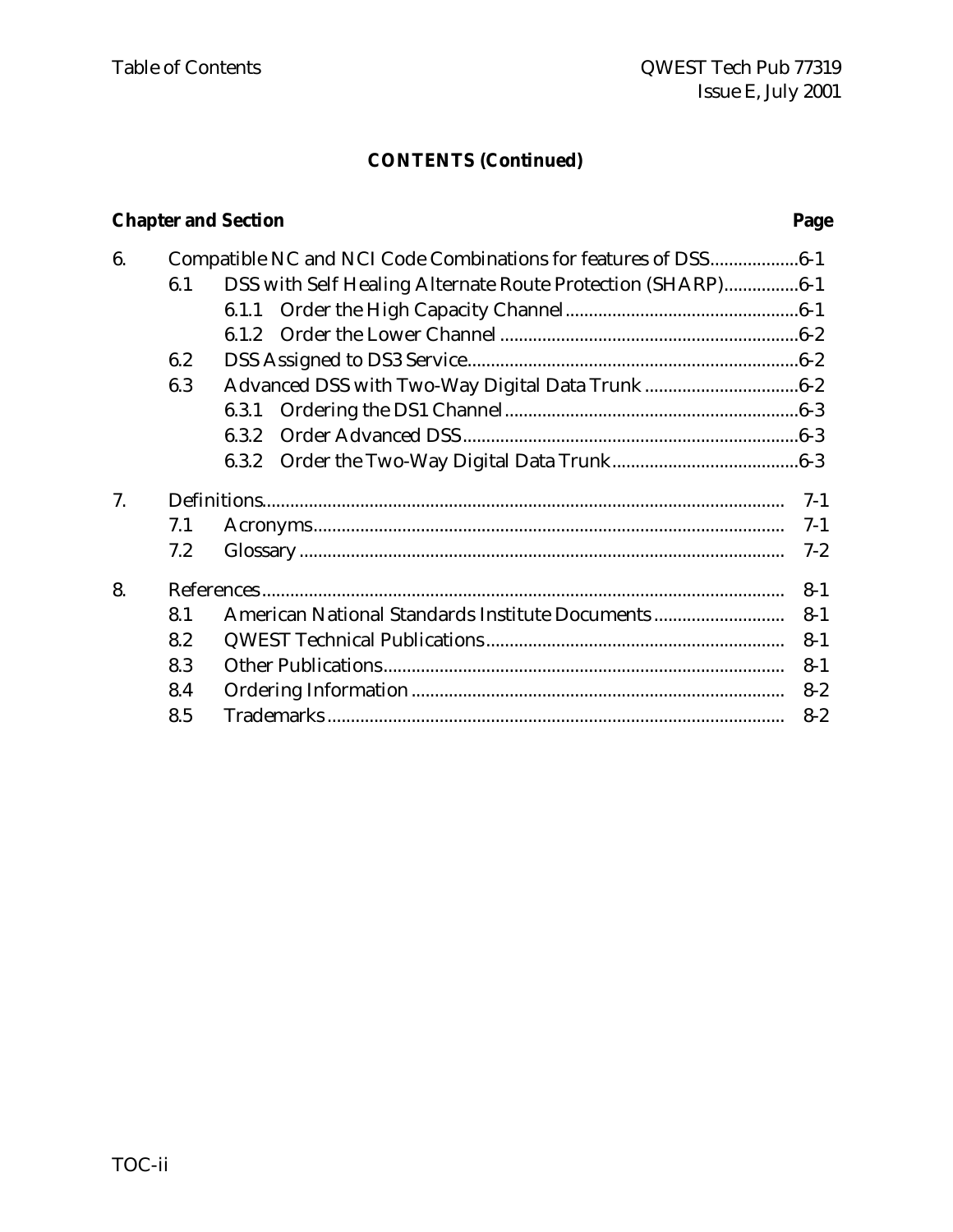# **CONTENTS (Continued)**

#### **Figures Page**

| 3-2 Digital Switched Service with Self-Healing Alternate Route Protection  3-2 |  |
|--------------------------------------------------------------------------------|--|
|                                                                                |  |
|                                                                                |  |

# **Tables**

|                                                                          | $5-2$ |
|--------------------------------------------------------------------------|-------|
|                                                                          |       |
|                                                                          |       |
|                                                                          |       |
|                                                                          |       |
|                                                                          |       |
| 6-2 Codes for Ordering Advanced DSS with Two-Way Digital Data Trunk  6-3 |       |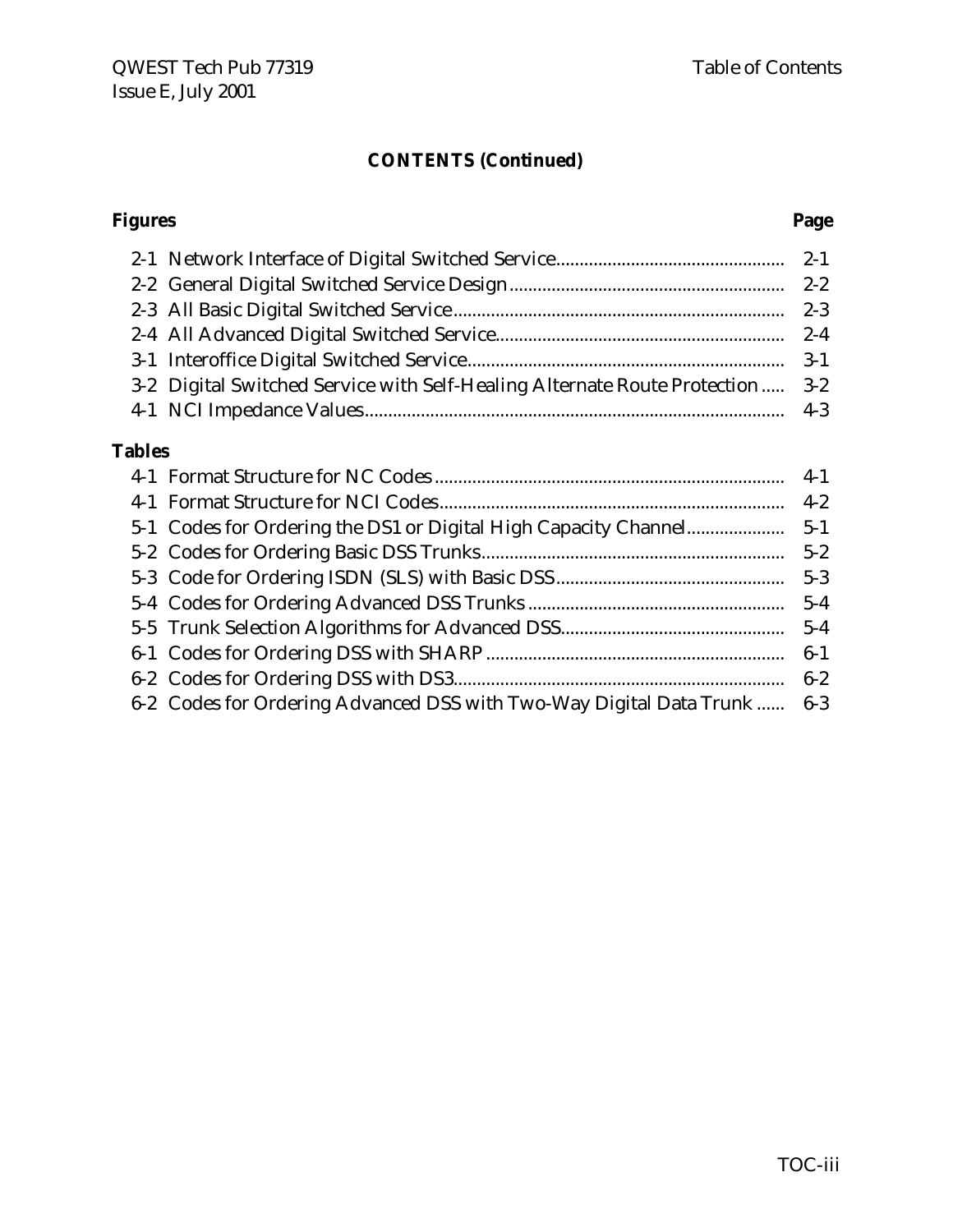# **Chapter and Section**

 $1.$ 

# Page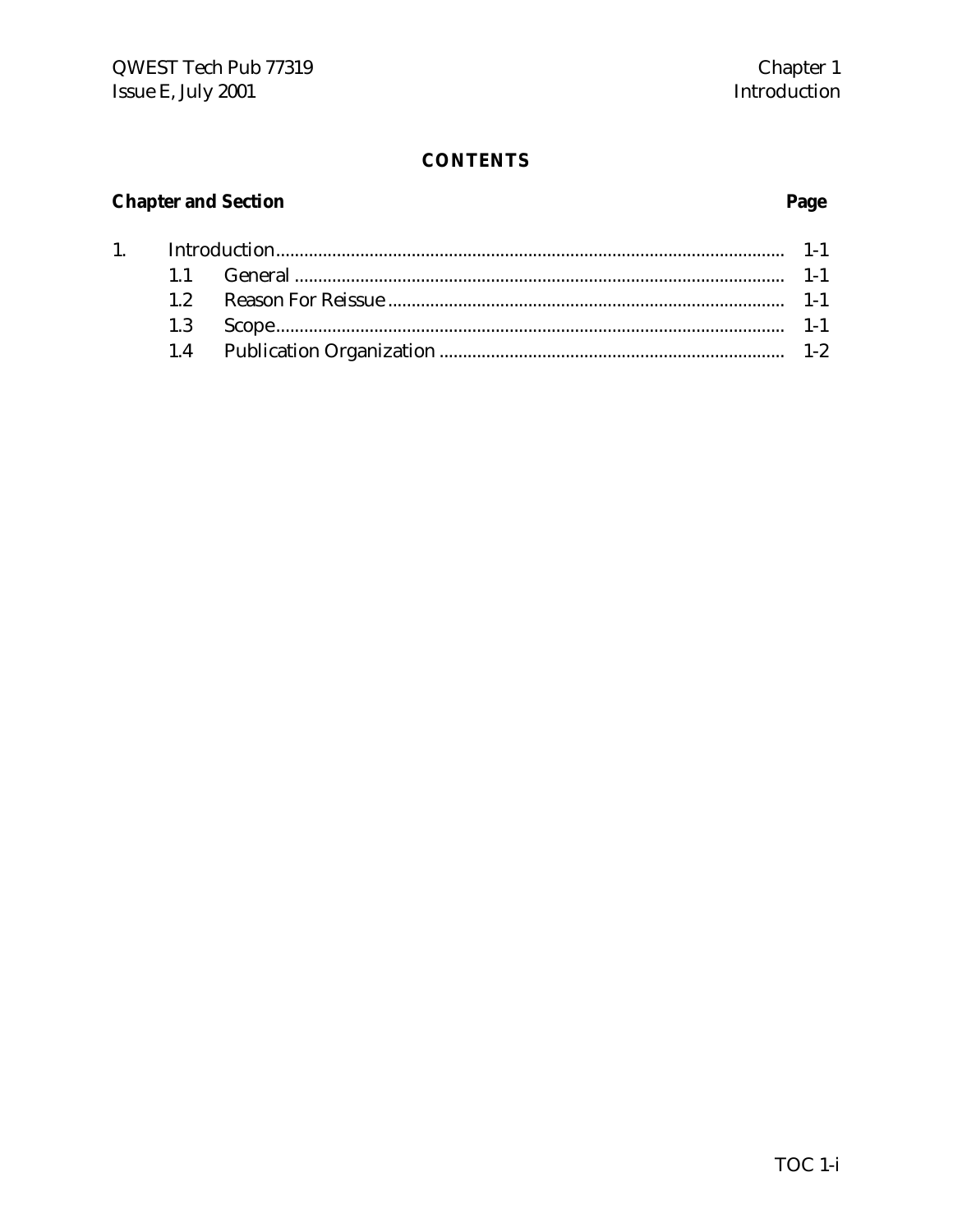#### **1. Introduction**

#### **1.1 General**

Technical Publication 77319 *QWEST Digital Switched Service* provides information about Digital Switched Service and the various ways that it can be integrated with other QWEST services. The Digital Switched Service (DSS) interface to the customer is a Digital Signal Level 1 (DS1) Channel at 1.544 Mbit/s transmission rate. Pub 77319 is intended to be used with Technical Publication 77375, *1.544 Mb/s Channel Interfaces* and 77200 *QWEST DS1 Service and QWEST DS1 Rate Synchronization Service.*

#### **1.2 Reason for Reissue**

This publication is being reissued to:

• Update the Company information from U S WEST to QWEST.

#### **1.3 Scope**

Digital Switched Service is often described as digital Private Branch Exchange (PBX) *trunks* because it provides channelized DS1 connectivity between the customer's PBX and the QWEST's switch. Digital Switched Service offers four fundamental options: Basic DSS, ISDN (SLS) with Basic DSS, Advanced DSS, or Mixed DSS, where each option has its own features.

This publication is organized by and defines the four available options when ordering Digital Switched Service. The publication also provides the Network Channel (NC) and Network Channel Interface (NCI) codes and their definitions associated with DSS options. The document also includes other services that can be integrated with DSS and the NC and NCI code combinations to assist customers in ordering the service(s).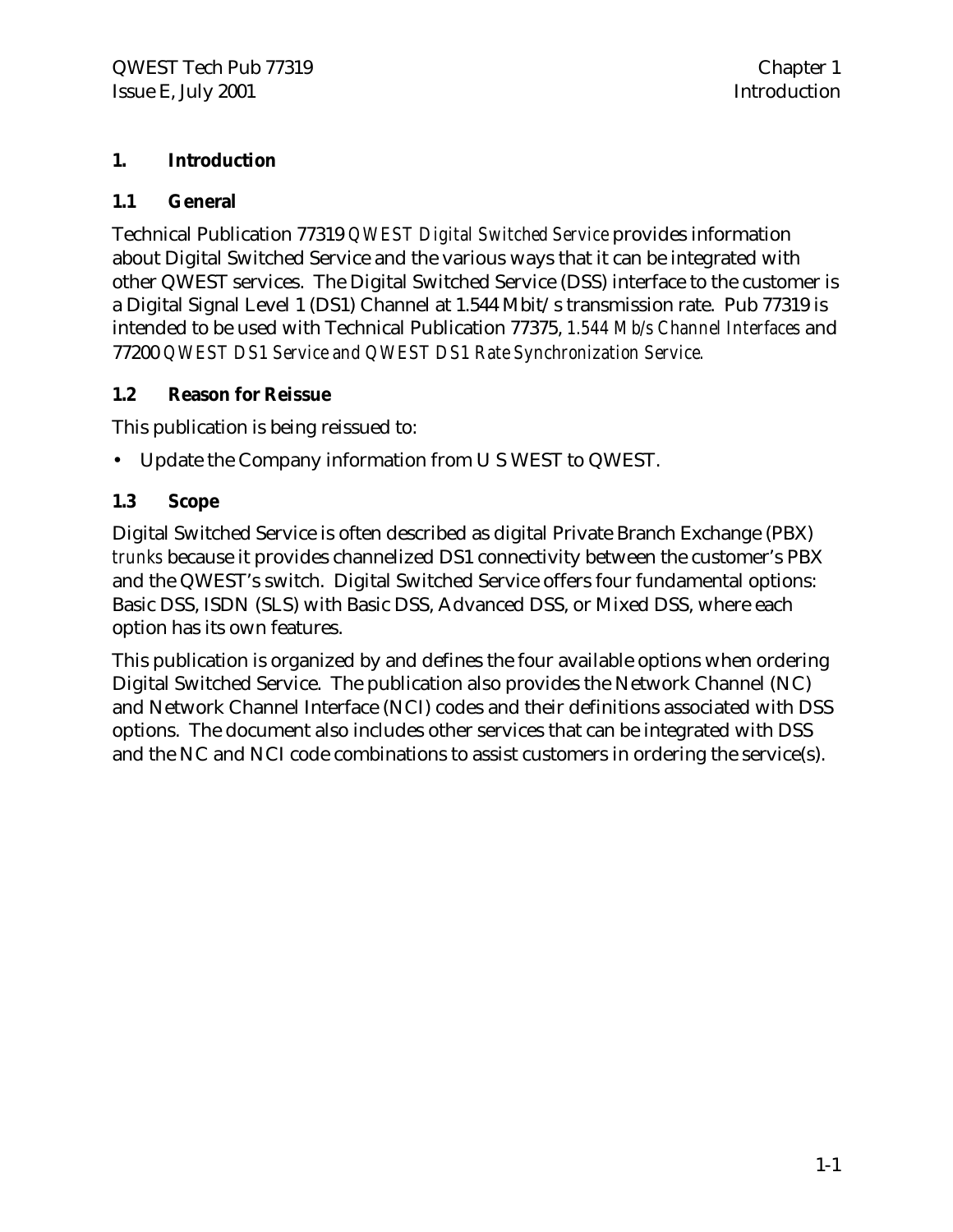#### **1.4 Publication Organization**

- Chapter 1 **Introduction**, provides the purpose and general information about this document.
- Chapter 2 **Overview of QWEST Digital Switched Service**, describes the service and its options.
- Chapter 3 **QWEST Services and Features Offered With DSS**, provides other services and enhancements in which Digital Switched Service can be integrated.
- Chapter 4 **Network Channel and Network Channel Interface Codes**, provide a general explanation of the codes.
- Chapter 5 **Compatible NC and NCI Code Combinations**, illustrates compatible NC and NCI code combination tables for ordering the services described in the chapter.
- Chapter 6 **Compatible NC and NCI Code Combinations for Features of DSS**, provides additional compatible NC and NCI code combination tables for ordering special options of DSS.
- Chapter 7 **Definitions and Acronyms**
- Chapter 8 **References**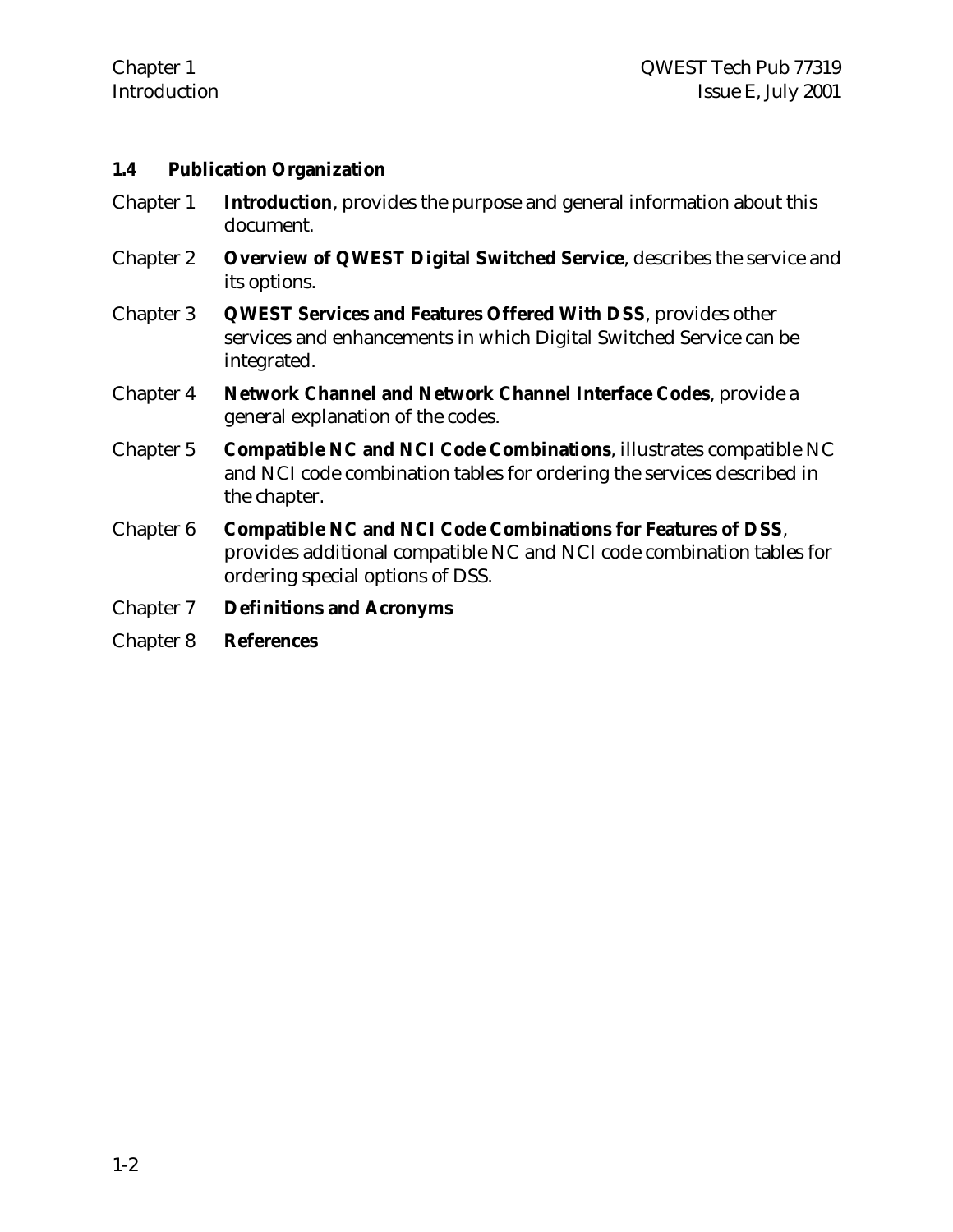# **Chapter and Section Page**

| 2. |     |         |
|----|-----|---------|
|    |     |         |
|    |     |         |
|    | 2.3 | $2 - 3$ |
|    | 2.4 |         |
|    |     | $2 - 4$ |
|    | 2.6 | $2 - 4$ |
|    |     |         |

# **Figures**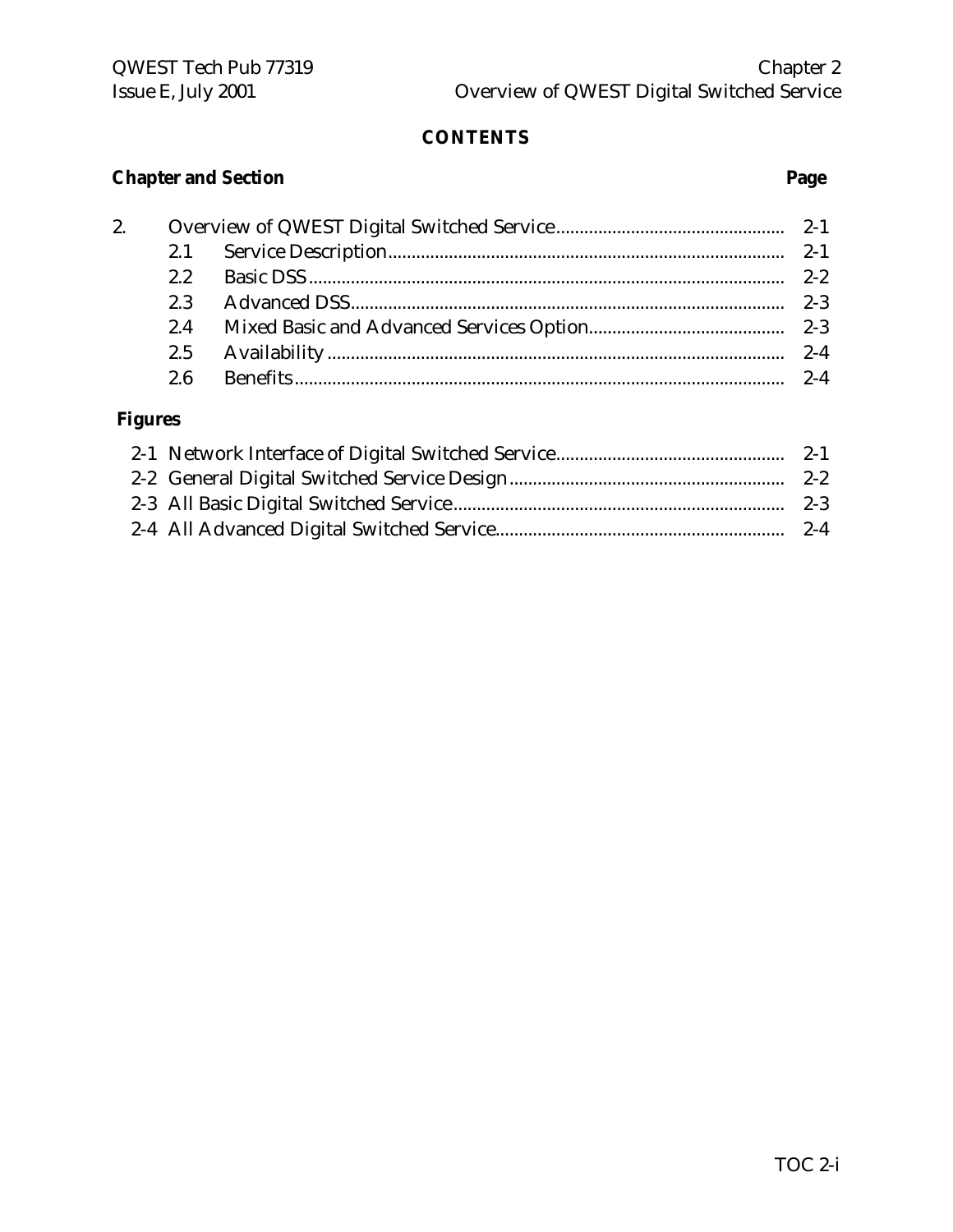# **2. Overview of QWEST Digital Switched Service**

This chapter provides an overview of Digital Switched Service (DSS) and discusses different options that are offered with DSS. It is a high capacity, high performance information channel designed to perform multiple functions. It is a dedicated, end-toend digital transport service designed for full duplex, point-to-point transmission at 1.544 Mbit/s. It consists of 24 Digital Signal Level 0 (DS0) channels (64kb/s each) which can be utilized to provide different services.

DSS offers digital transport within QWEST's territory. The network links the population centers of this vast geographic region together to provide virtually unlimited service to subscribers wherever they reside or do business. This service can offer increased value to subscribers because it provides security, reliability, protection, and rate stability.

## **2.1 Service Description**

Digital Switched Service provides a channel that transmits a digital signal at the rate of 1.544 Mbit/s between the customer premises and QWEST's serving wire center switch. This DS1 channel at the Network Interface is also referred to as a Digital High Capacity Channel. More information on Network Interface (NI) can be obtained from QWEST Technical Publication 77375. The service allows customers to "channelize" the DS1 into twenty-four 64 kbits/s lower channels using their Customer Premises Equipment (CPE). The CPE includes a Private Branch Exchange (PBX) or an Automatic Call Distributor (ACD). Figure 2-1 describes the general DSS design.



<sup>1.544</sup> Mbits/s Channel Interface

#### **Figure 2-1** General Digital Switched Service Design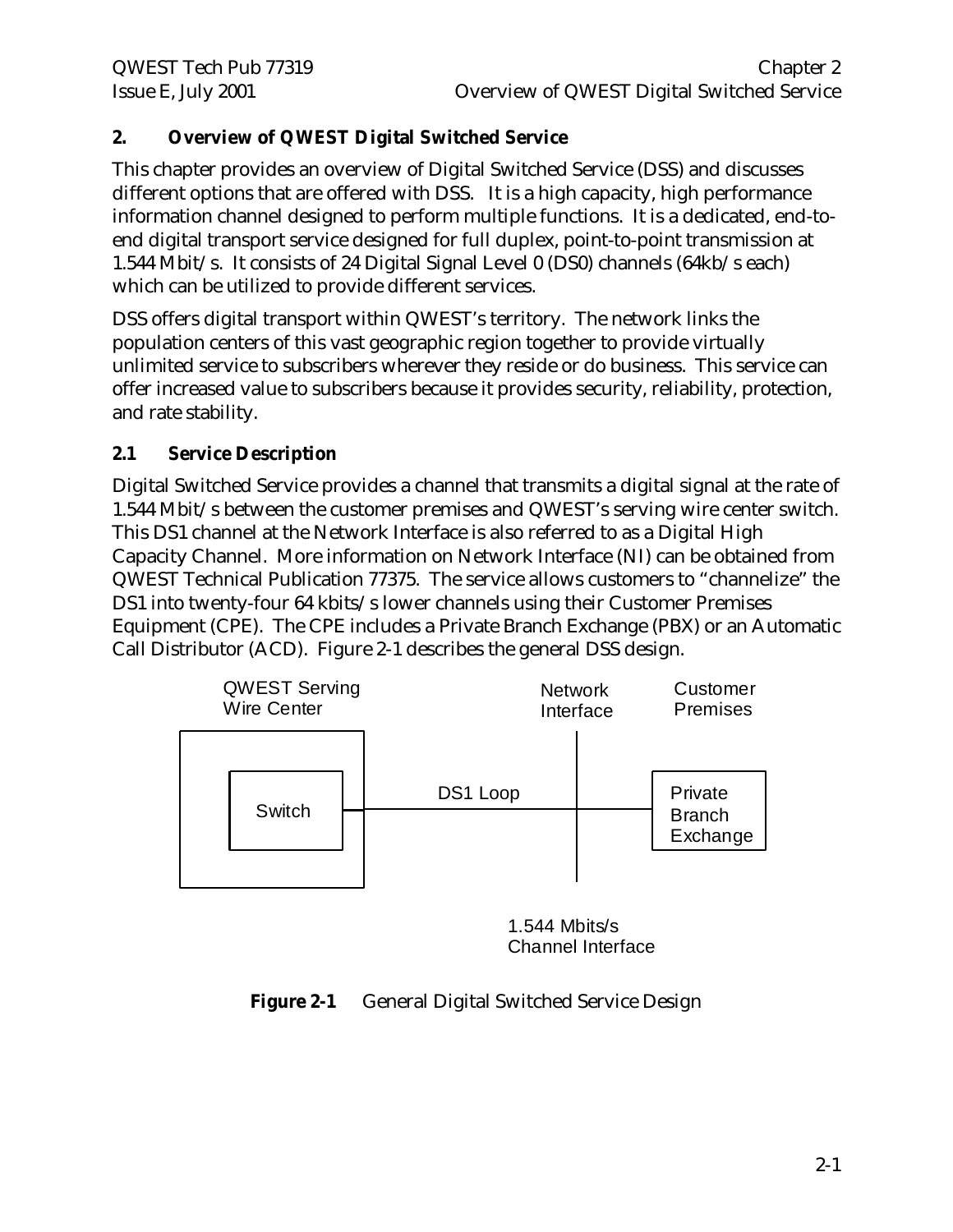Chapter 2 QWEST Tech Pub 77319 Overview of QWEST Digital Switched Service Issue E, July 2001

Customers who own a PBX or an ACD may purchase DSS to send a multiple of twenty-four 64 kbits/s voice or data channels. These "64 kbits/s channels" are commonly referred to as *trunks*. *To improve clarity and minimize confusion between a DS1 channel, which is the network interface of DSS, and a 64 kbits/s channel, which is generated by the CPE, this publication will sometimes use the word trunk to indicate a 64 kbits/s channel*. The customer assigns a number of these trunks to the line side or the trunk side of QWEST's central office switch. The two terminations within the switch, the line interface unit verses the trunk interface unit, determine the DSS options: *Basic DSS* and *Advanced DSS.*

The Basic DSS option indicates that the trunks from the CPE terminate on the line unit of the switch. Conversely, the Advanced DSS option indicates that the trunks terminate on the trunk unit of the switch. Customers may order one or the other, or a combination of both services called *Mixed DSS*. In addition, customers can also order ISDN (SLS) on the spare channels along with Basic DSS.

#### **2.2 Basic DSS**

For Basic DSS, QWEST terminates the DS1 into the line unit of the switch using a multiplexer. The customer premises equipment (CPE) derives the twenty-four 64 kbits/s trunks within the DS1. Figure 2-2 illustrates this application.



1.544 Mbits/s Channel Interface

Note: The multiplexing function may or may not reside within the switch

# **Figure 2-2 All Basic Digital Switched Service**

The customers can also order ISDN (SLS) service on the spare channels that are not utilized for Basic DSS. The ISDN (SLS) utilizes three consecutive DS0 channels on a DS1 to provide two primary 64 kbits/s or B channels. These channels can be used simultaneously and independently to carry any combination of voice, data, image or video calls. It also provides a third, secondary 16 kbits/s or D channel for low to moderate-speed data communications.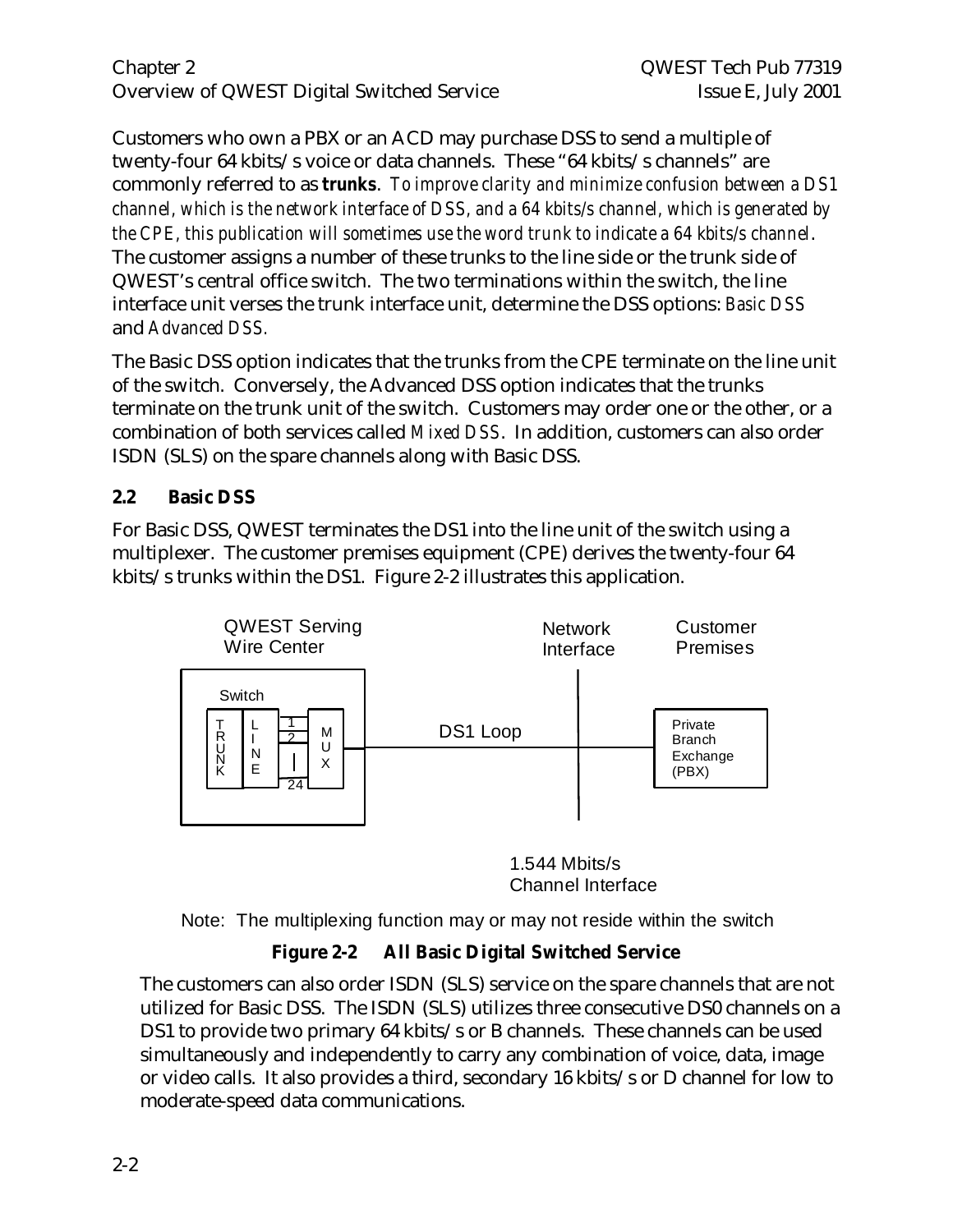#### **2.3 Advanced DSS**

The option of terminating the DS1 into the trunk unit of the switch is referred to as Advanced DSS. It is CPE that derives the twenty-four 64 kbits/s trunks within the



1.544 Mbits/s Channel Interface

DS1. Figure 2-3 displays this application. Note: The multiplexing function may or may not reside within the switch

# **Figure 2-3 All Advanced Digital Switched Service**

#### **2.4 Mixed Basic and Advanced Services Option**

Customers may allocate a combination of their CPE derived 64 kbits/s channels within the DS1 to terminate on the trunk unit and the line unit of the switch. Figure 2-4



1.544 Mbits/s Channel Interface

describes this offering. Note: The multiplexing function may or may not reside within the switch

**Figure 2-4** Mixed (Basic and Advanced) Digital Switched Service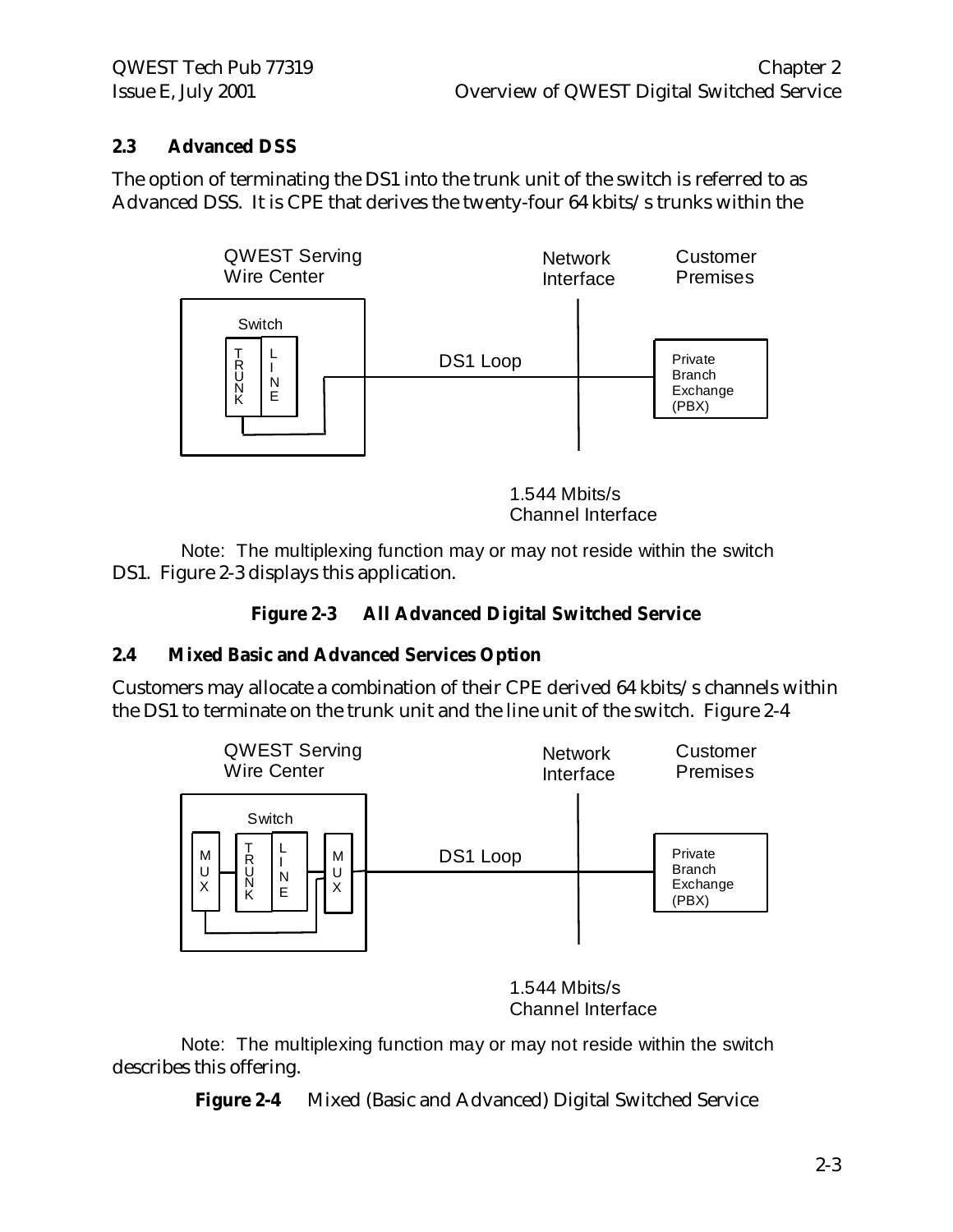#### Chapter 2 QWEST Tech Pub 77319 Overview of QWEST Digital Switched Service Issue E, July 2001

# **2.5 Availability**

DSS is provided from both QWEST analog or digital switches, thereby making the service available across the QWEST 14-state region. DSS has been filed under the State Tariffs only and therefore offered within state jurisdictions. Customers may refer to the Local Exchange and Network Services Tariff from their state's Public Utilities Commission Office for DSS offering and pricing information.

DSS availability is only limited when the customer requests it to be delivered on a fiber facility, or when the customer is ordering DSS in conjunction with other services that require fiber facility to be in place e.g., SHARP or SHNS services described in the next chapter. In these unique instances, customers are advised to consult with the QWEST's Business Office and begin the service inquiry process on an individual case basis. The QWEST Customer Representative can then determine if facilities are available and provide a date of when the service can be offered.

#### **2.6 Benefits**

Digital Switched Service offers many benefits to potential customers who:

- Currently own a digital PBX
- Plan to purchase a new digital PBX or grow their existing PBX
- Want to save capital expense up front on the purchase of a new PBX
- Want the reliability and low error rate of digital transmission
- Want greater trunking efficiency
- Want precision timing for call accounting software
- Use dial-up data or direct 56 kbits/s transmission
- Want to update to current technology
- Need a low dB loss level on trunks
- Want WATS/800 Service to be used with DSS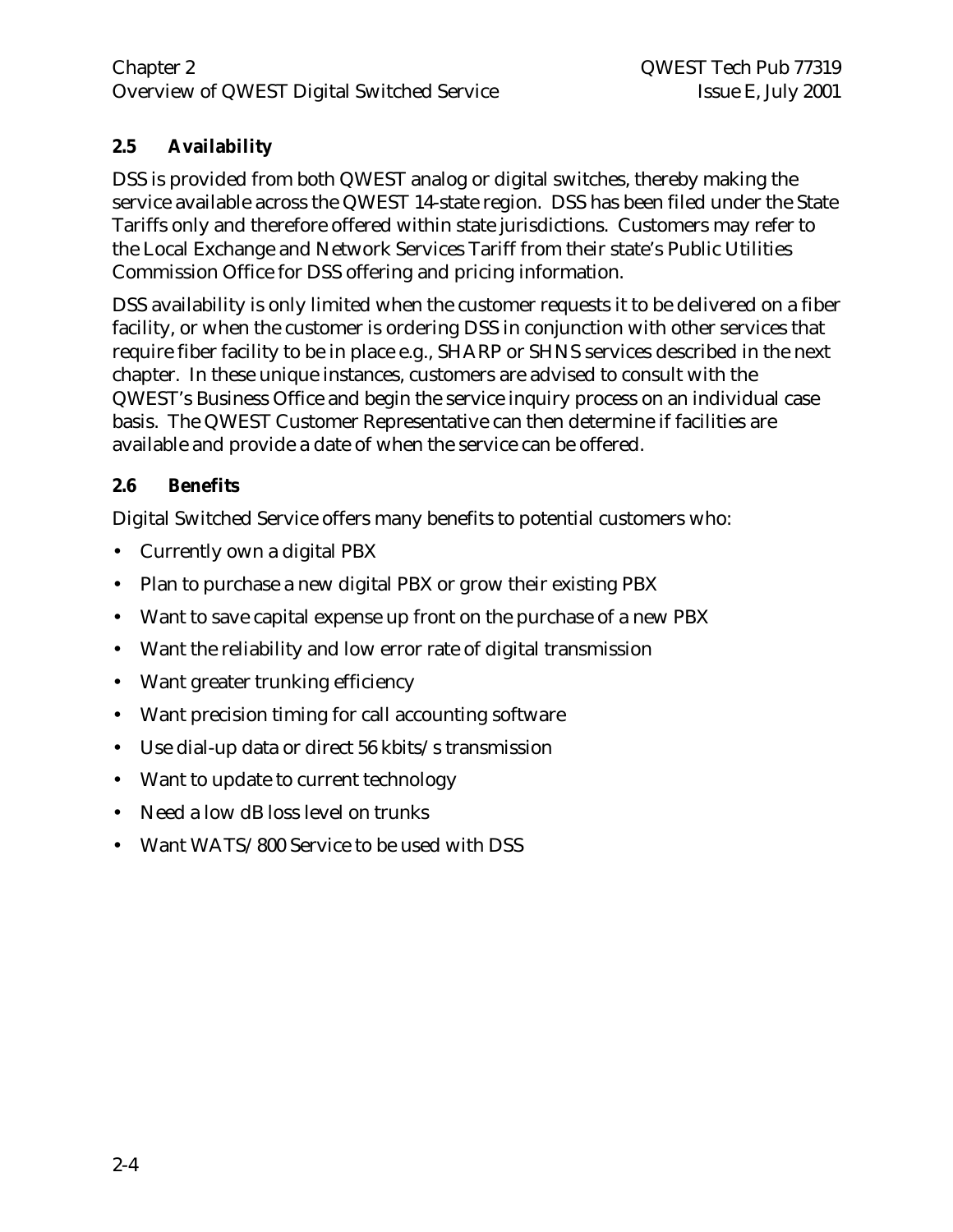# **Chapter and Section Page**

| 3.      |     |  |  |
|---------|-----|--|--|
|         | 3.1 |  |  |
|         | 3.2 |  |  |
|         | 3.3 |  |  |
|         | 3.4 |  |  |
|         | 3.5 |  |  |
|         | 3.6 |  |  |
| Fioures |     |  |  |

#### **Figures**

|                                                                                | $3-1$ |
|--------------------------------------------------------------------------------|-------|
| 3-2 Digital Switched Service with Self-Healing Alternate Route Protection  3-2 |       |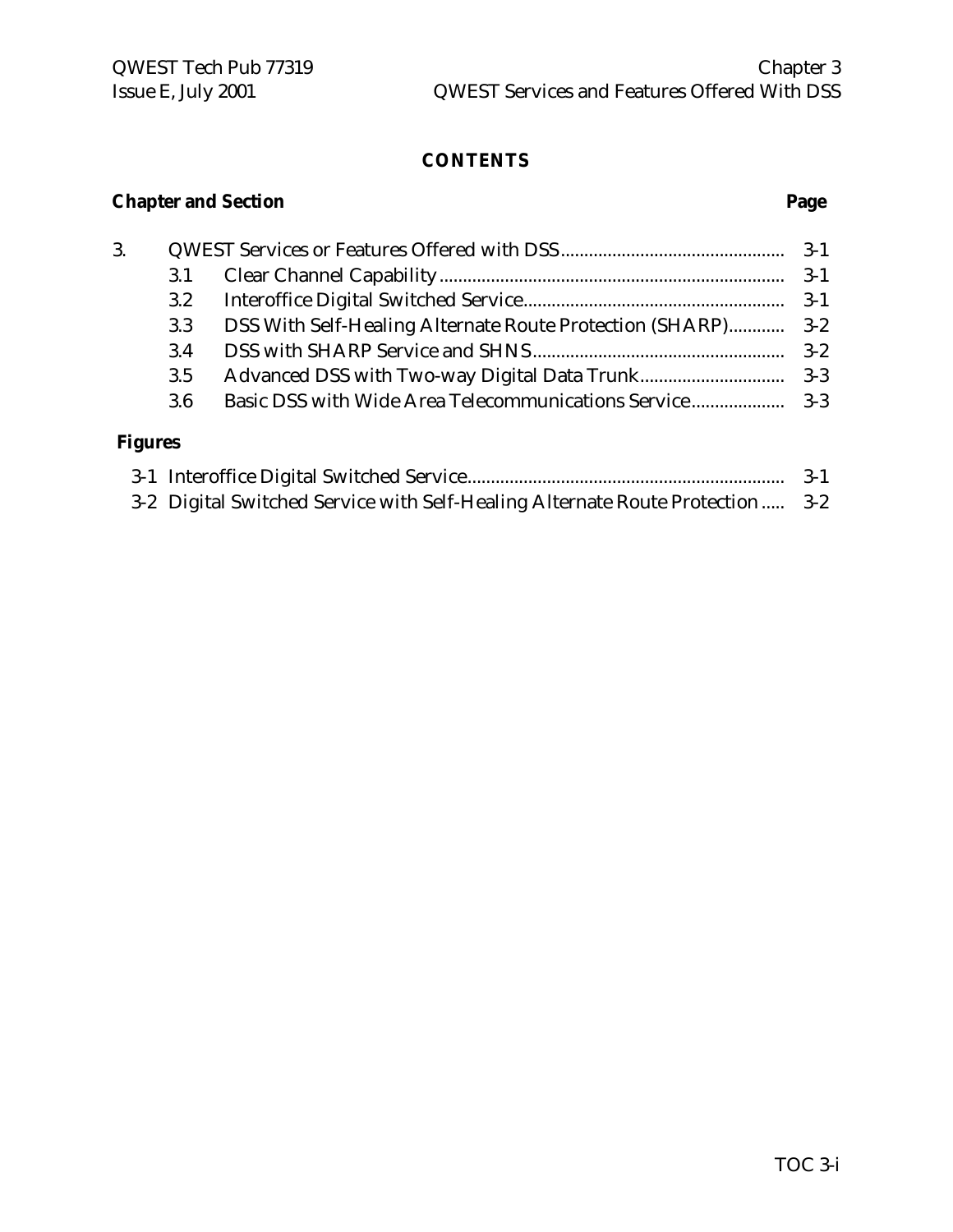### **3. QWEST Services or Features Offered with DSS**

#### **3.1 Clear Channel Capability**

DS1 transmission has requirements on the minimum number of binary zeros that should be consecutively transmitted. This is commonly expressed as the inverse, which is *ones density*. When ones density becomes too low, recovery of the DS1 signal by receivers becomes more difficult. Jitter increases and bit errors will result. Simultaneously, network equipment may respond by generating alarms, alerting maintenance personnel of a service problem. Low ones density in any portion of the DS1 signal will affect all the channels in the DS1.

DS1 Clear Channel denotes that a 1's density management process is active in the terminal and transmission equipment, so that user data can contain any number of consecutive binary 0's. When the following are being transported, it may be advisable to use a DS1 Clear Channel option to assure a suitable level of 1's density:

- 64 kbit/s digital data
- Aggregations of 64 kbit/s for video transmission (384 kbit/s, 768 kbit/s, etc.)
- Aggregations of 64 kbit/s for Nx64 bandwidths of digital data where  $N = 2$  to 24.

The conventional mean of providing DS1 Clear Channel is to use the B8ZS (binary 8 zero substitution) line code.

#### **3.2 Interoffice Digital Switched Service**

Customers have the flexibility of requesting a specific QWEST wire center to provide DSS, rather than from their serving wire center. The service design is identical to Figure 2-1, except that there would be one additional rate element for the interoffice transport facility. The interoffice facility is between the remote switch and the serving wire center. The multiplexing function of the DS1 channel occurs in the same wire center as switch. Figure 3-1 illustrates this application.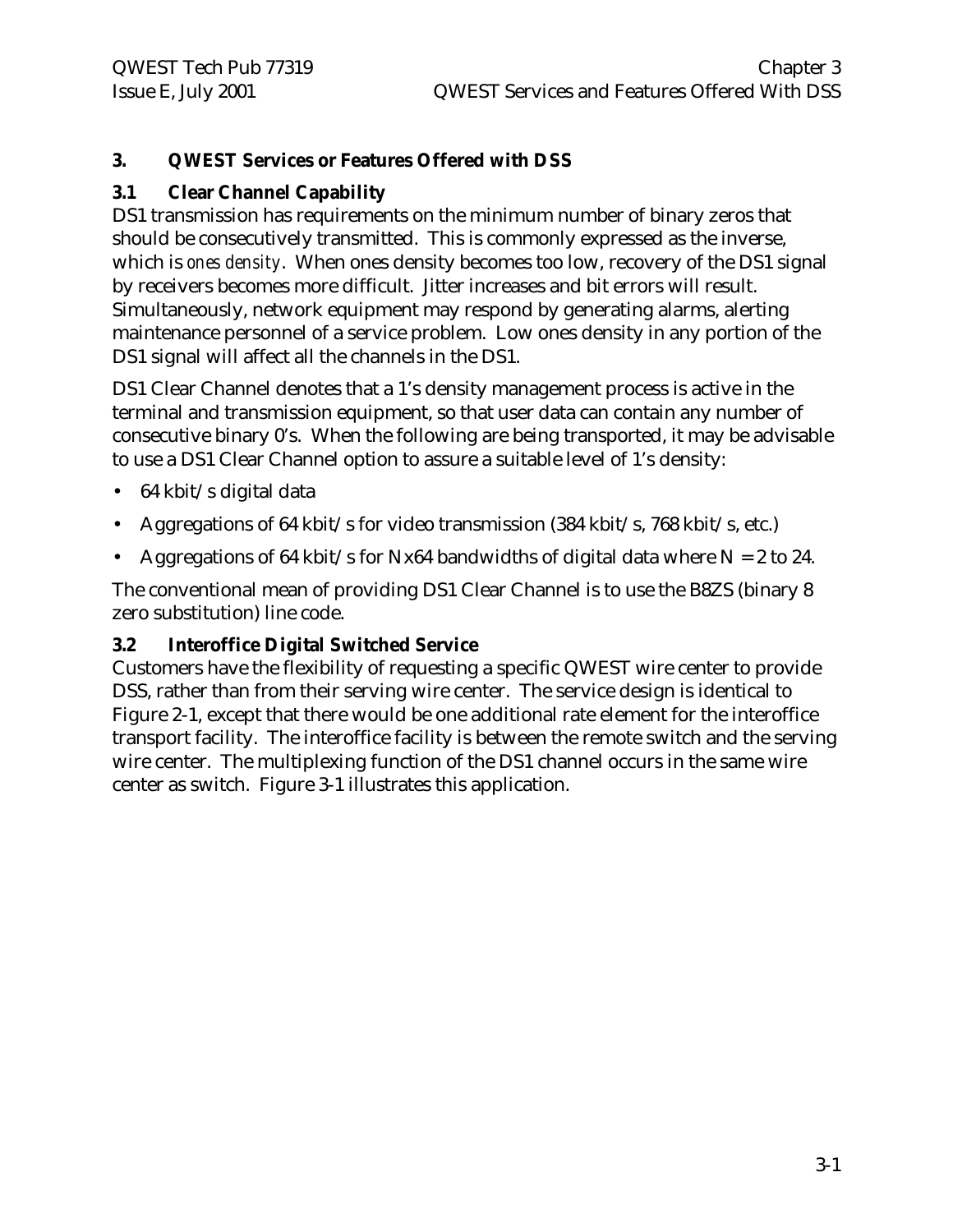

**Figure 3-1** Interoffice Digital Switched Service

#### **3.3 DSS with Self Healing Alternate Route Protection (SHARP)**

SHARP is an optional service that improves the reliability of DSS that is transported over fiber optic facilities. This feature provides a separate facility path for the protection system between the serving wire center and the customer premises. Special construction charges apply when fiber facility is not in place. Figure 3-2 describes this configuration.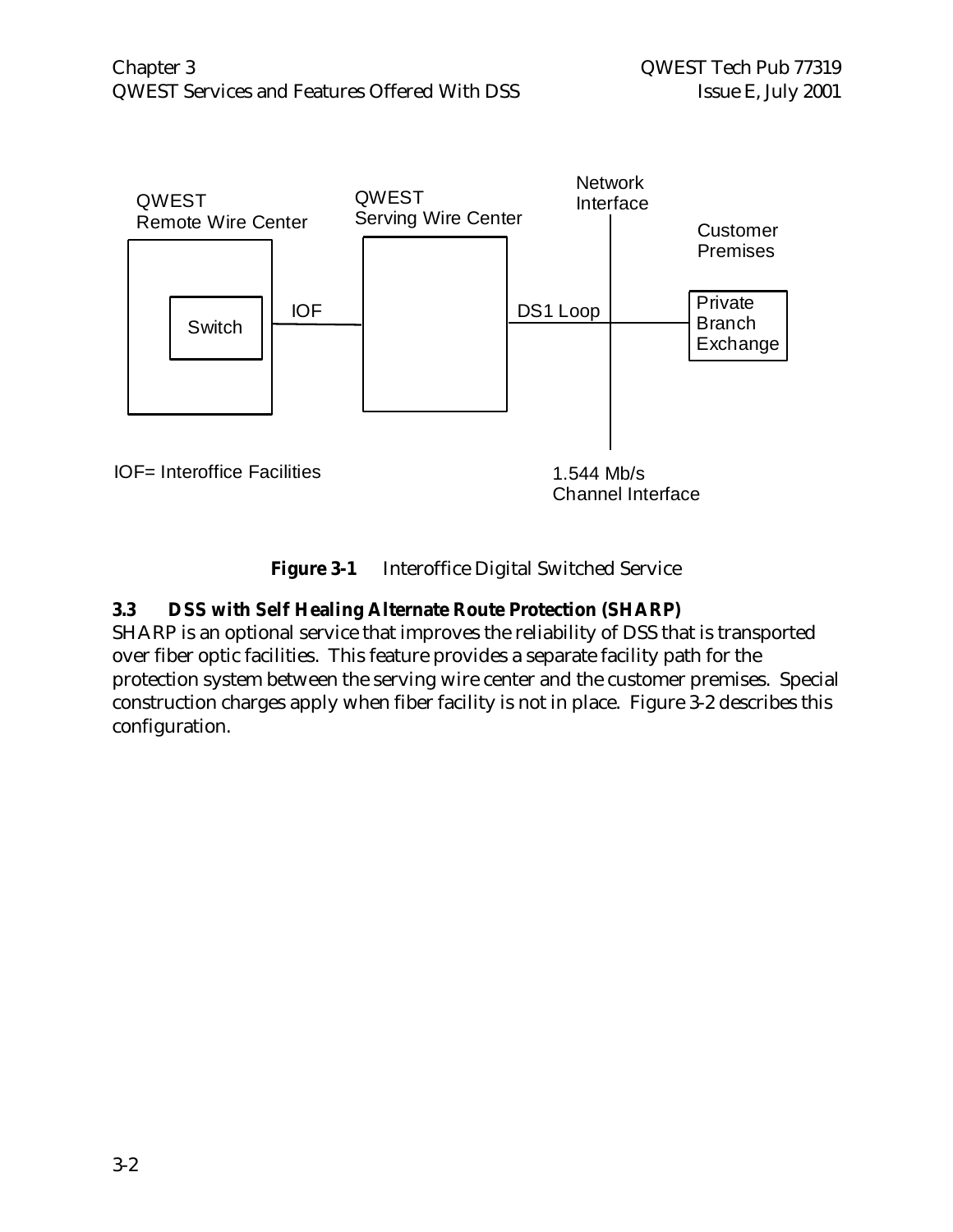

Alternate QWEST Wire Center

**Figure 3-2** Digital Switched Service with Self-Healing Alternate Route Protection

#### **3.4 DSS with SHARP Service and SHNS**

Customers may also order DSS in conjunction with Self-Healing Alternate Route Protection (SHARP) Service or Self-Healing Network Service (SHNS). Chapter 6 provides more details on ordering SHARP Service and SHNS. These services are offered in the following combinations:

| Intrastate Tariff - DSS with DS1 SHARP Service |
|------------------------------------------------|
| Interstate Tariff - DSS with DS3 SHARP Service |
| DSS with DS3 and SHNS                          |

Technical descriptions of the services are available in QWEST's Technical Publication 77340 for SHARP Service and Publication 77332 for SHNS. Special construction charges apply when fiber facility is not in place.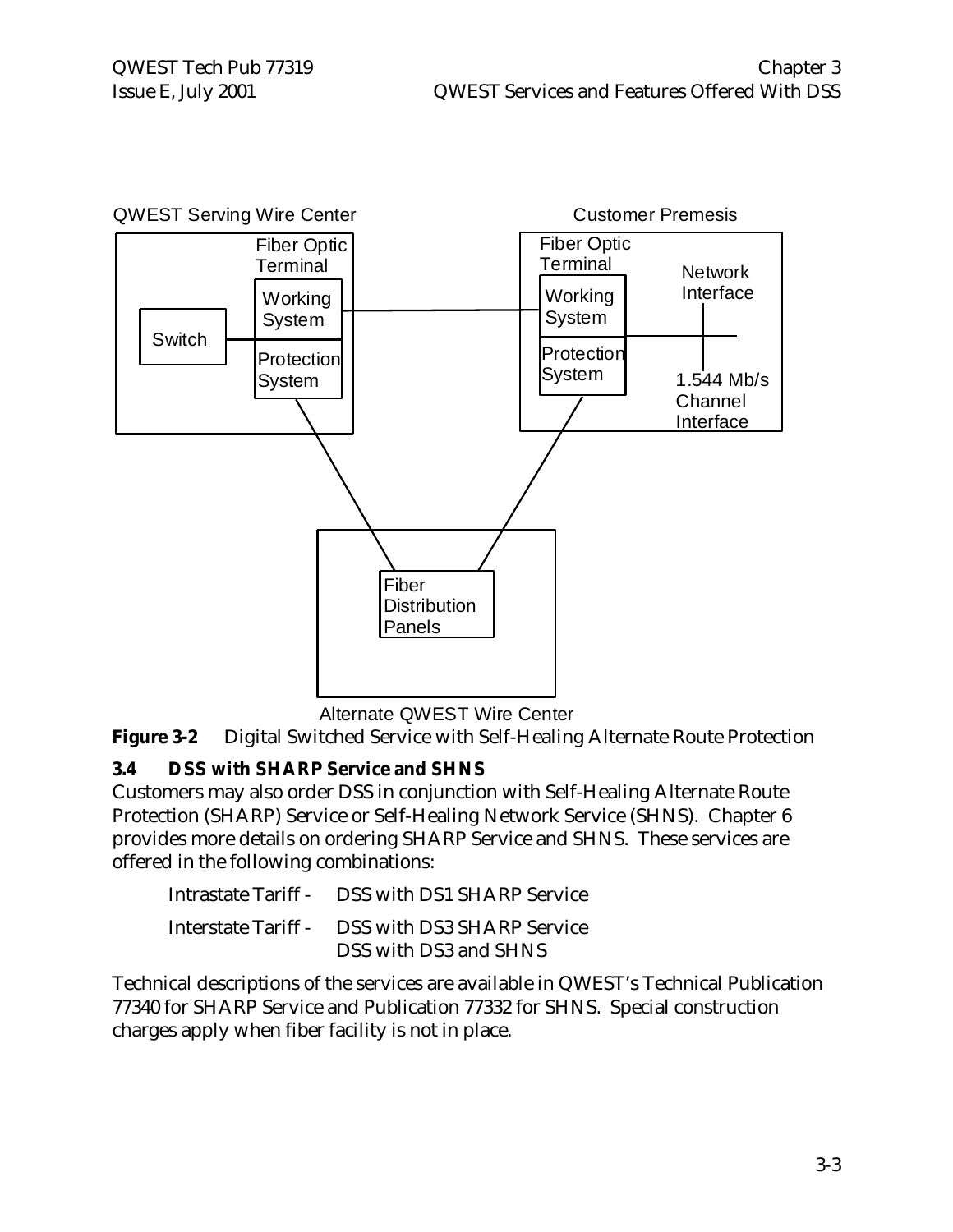#### **3.5 Advanced DSS with Two-way Digital Data Trunk**

In choosing the Advanced DSS, customers may allocate a portion of the trunks to be Two-way Digital Data Trunk. This service option is identical to QWEST SwitchNet 56® Service and tariffed in FCC #5.

#### **3.6 Basic DSS with Wide Area Telecommunications Service (WATS)**

Customers may purchase QWEST's WATS, 800 Service, or OutWATS and assign any number of Basic DSS trunks for these services. WATS provides dedicated analog access lines for customers who have substantial long distance usage. The 800 Service is a form of WATS, which permit only incoming calls. More information is available in QWEST's Technical Publication 77318.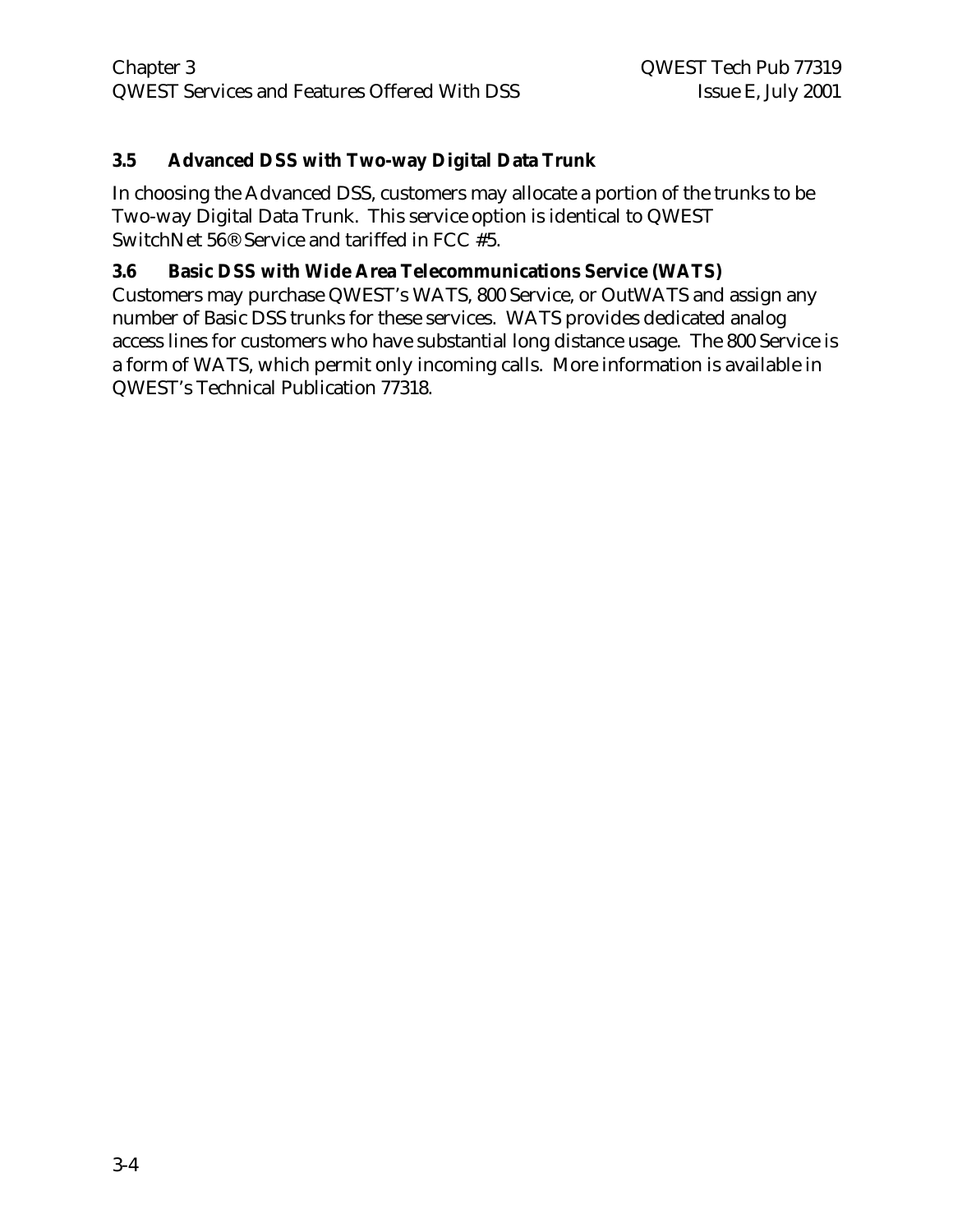# **Chapter and Section Page**

| 4.             |     |  |         |
|----------------|-----|--|---------|
|                | 4.1 |  |         |
|                |     |  | $4-1$   |
|                |     |  | $4 - 1$ |
|                | 4.2 |  |         |
|                |     |  | $4 - 2$ |
|                |     |  |         |
| <b>Figures</b> |     |  |         |
|                |     |  | $4-1$   |
|                |     |  |         |
| <b>Tables</b>  |     |  |         |

|--|--|--|--|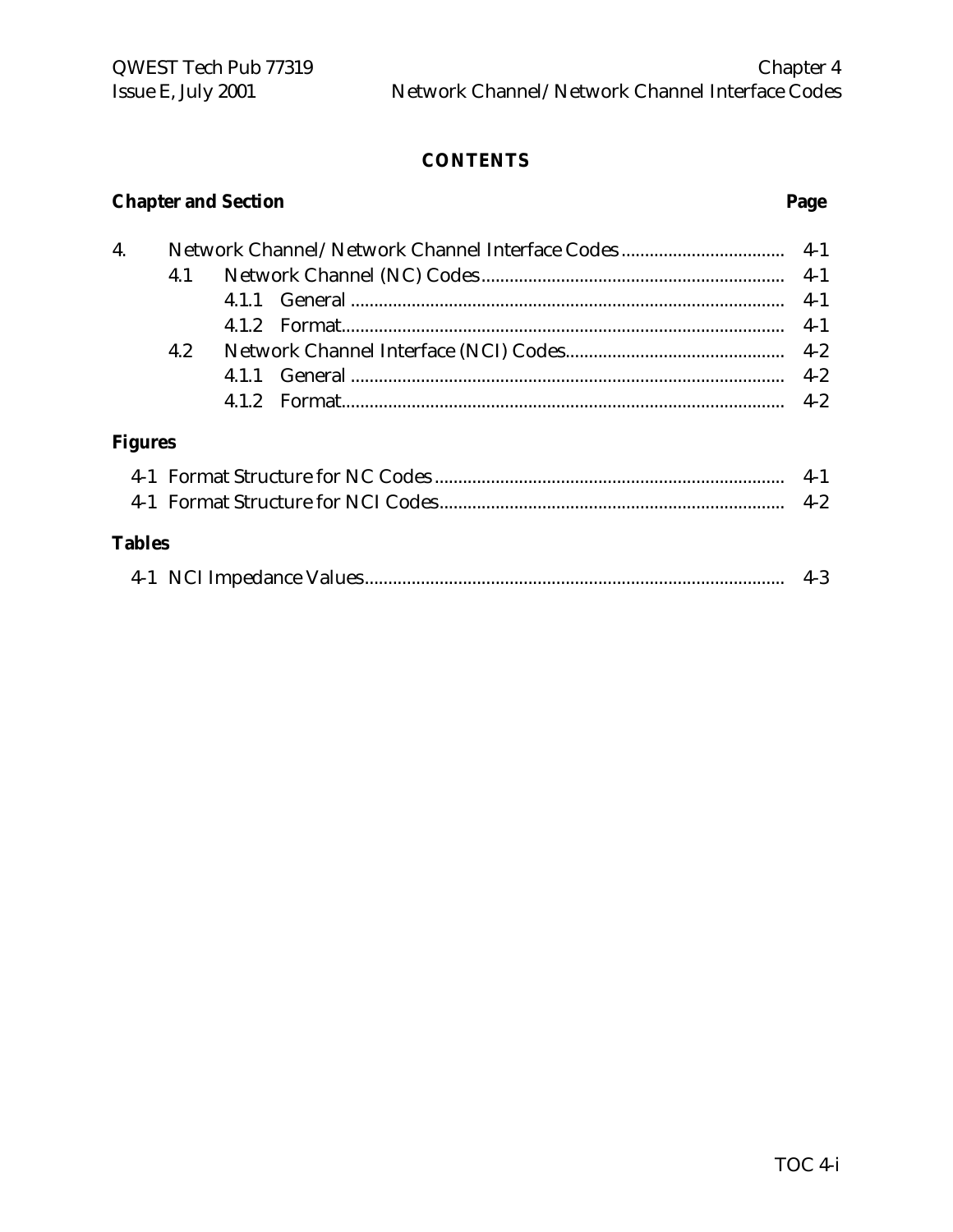#### **4. Network Channel/Network Channel Interface Codes**

#### **4.1 Network Channel (NC) Codes**

#### **4.1.1 General**

Network Channel (NC) codes are a part of the Bellcore COMMON LANGUAGE® code set. The NC code is used to identify a channel used with the service. This section identifies the available channels and their NC codes.

#### **4.1.2 Format**

An NC code is a four-character code with two data elements:

- Channel Code
- Optional Feature Code

The format is illustrated in Figure 4-1.

| Data Element              | Channel Code |            | <b>Optional Feature Code</b> |
|---------------------------|--------------|------------|------------------------------|
| <b>Character Position</b> |              |            |                              |
| <b>Character Key</b>      |              | $X$ or $-$ | $X$ or $-$                   |

**Network Channel Code**

 $X =$ Alphanumeric

 $=$  Hyphen

#### **Figure 4-1** Format Structure for NC Codes

The **Channel Code** (character positions 1 and 2) is a two-character alpha or alphanumeric code that describes the channel service in an abbreviated form. The channel code will frequently, but not always, be specified as the service code of the special service circuits or the transmission grade of the message trunk circuit. The NC channel code field is always filled.

The **Optional Feature Code** (character positions 3 and 4) is a two-character alpha or alphanumeric or hyphen code that represents the option codes available for each channel code. Varying combinations of this code will allow the customer to enhance the technical performance of the requested channel, or to further identify the type of service. It is also used to specify options such as conditioning, effective 4-wire, multiplexing, etc. The NC optional code field is always filled.

Further information about NC Codes may be found in ANSI T1.223-1997, *Information Interchange — Structure and Representation of Network Channel (NC) and Network Channel Interface (NCI) Codes for the North American Telecommunications System.*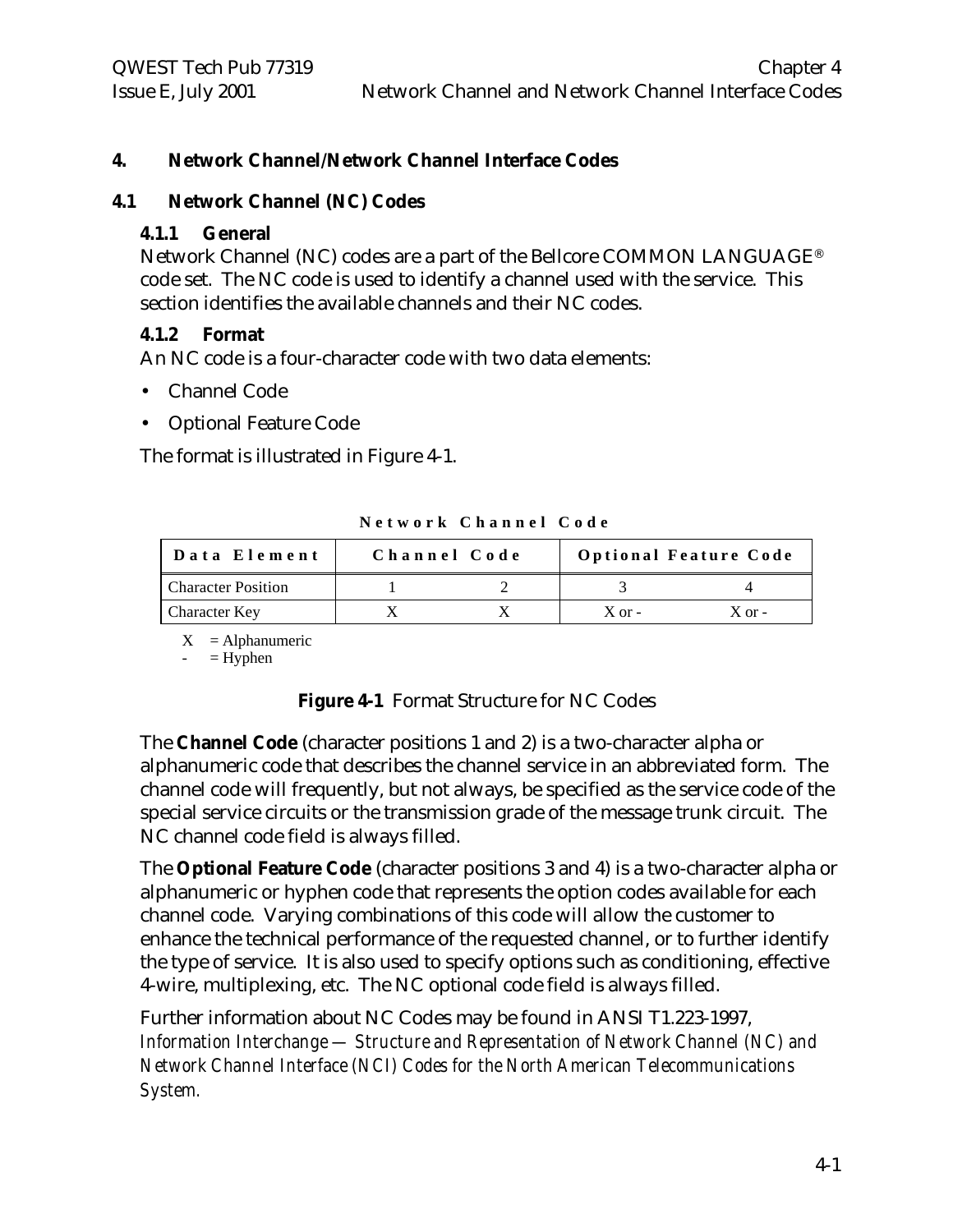#### **4.2 Network Channel Interface (NCI) Codes**

#### **4.2.1 General**

Network Channel Interface (NCI) codes are a part of the COMMON LANGUAGE® code set. The NCI code is used to identify a network interface of a service in our mechanized systems.

#### **4.2.2 Format**

An NCI code is a maximum twelve-character code that consists of five (5) data elements:

- Total Conductors
- Protocol
- Impedance
- Protocol Options
- Transmission Level Point(s) (TLP) not required for this digital service.

The first three fields are required. The last two are optional. The format is illustrated in Figure 4-2.

|   | <b>Total Conductors</b> | Protocol |                |        | D            |   | <b>Protocol Options</b> |   | D         |             | <b>TLP Level</b> |
|---|-------------------------|----------|----------------|--------|--------------|---|-------------------------|---|-----------|-------------|------------------|
|   |                         |          |                | m      | e            |   |                         |   | e         | т           | $\bf{R}$         |
|   |                         |          |                | p<br>e |              |   |                         |   |           | r<br>a      | e<br>c           |
|   |                         |          |                | d      | $\mathbf{m}$ |   |                         |   | m         | $\mathbf n$ | e                |
|   |                         |          |                | a<br>n |              |   |                         |   |           | s<br>m      |                  |
|   |                         |          |                | c      | e            |   |                         |   | e         |             | e                |
|   |                         |          |                | e      | r            |   |                         |   | r         |             |                  |
|   |                         | 3        | $\overline{4}$ | 5      | 6            | 7 | 8                       | 9 | 10        | 11          | 12               |
| N | N                       | A        | A              | X      |              | X | X                       | X | $\bullet$ | $X$ or -    | X or -           |

**Network Channel Interface Code**

 $A = Alpha$ 

 $N =$  Numeric

 $X = Alphantumeric$ 

- $\bullet$  = Delimiter (normally a period)
- $-$  = Hyphen

| Figure 4-2 Format Structure for NCI Codes |
|-------------------------------------------|
|-------------------------------------------|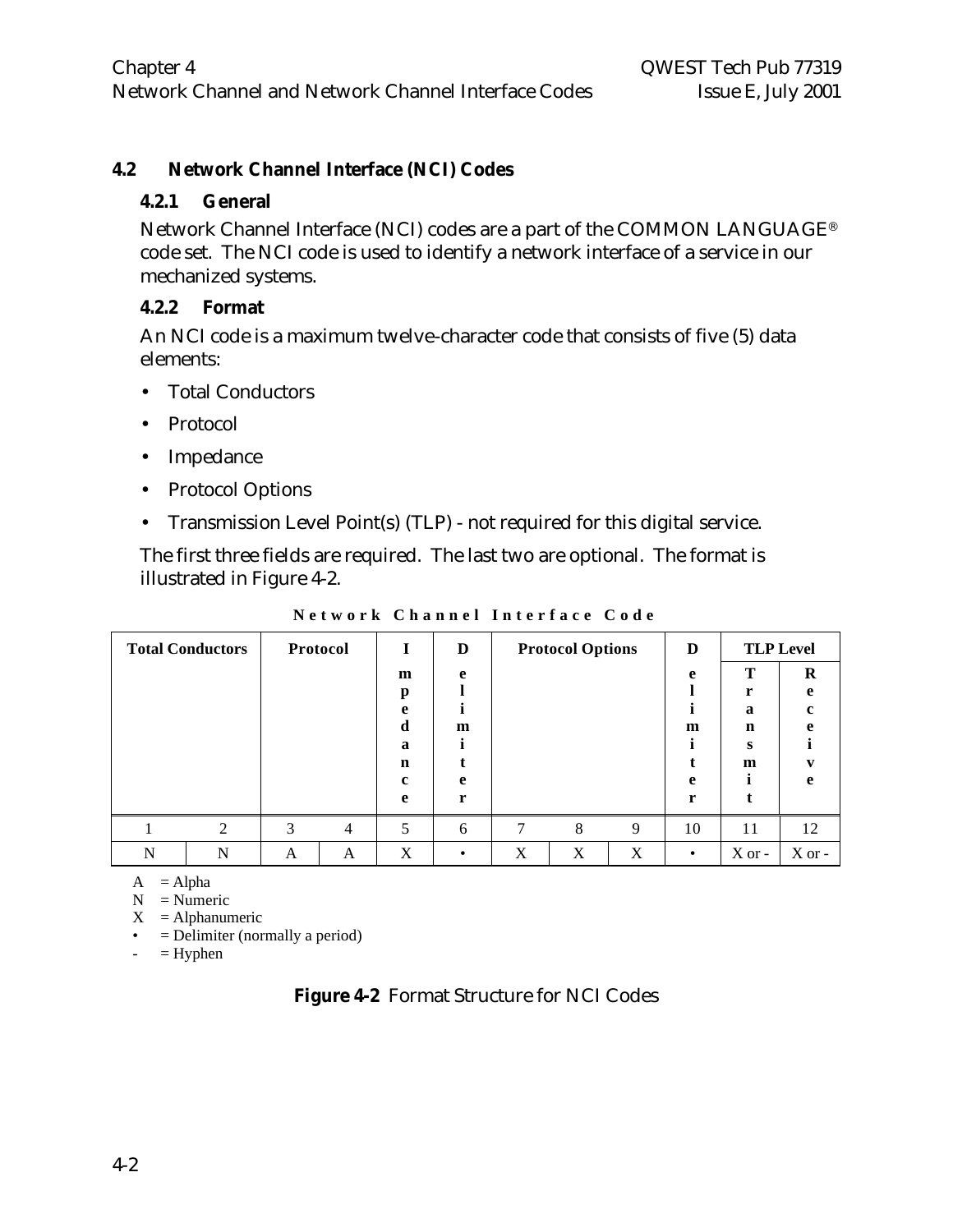**Total Conductors** (character positions 1 and 2) is a two-character numeric code that represents the total number of physical conductors (e.g., wires or fibers) required at the interface.

**Protocol** (character position 3 and 4) is a two-character alpha code that defines requirements for the interface regarding signaling/transmission.

**Impedance** (character position 5) is a one-character alpha or numeric code representing the nominal reference impedance that will terminate the channel for the purpose of evaluating transmission performance. Values are listed in Table 4-1.

| Impedance in Ohms<br>(Character Position 5) |                |                   |                             |  |  |  |
|---------------------------------------------|----------------|-------------------|-----------------------------|--|--|--|
| Data Value                                  | Code           | <b>Data Value</b> | Code                        |  |  |  |
| 110                                         | 0              | 124               |                             |  |  |  |
| 150                                         |                | Variable          | 8                           |  |  |  |
| 600                                         | $\overline{c}$ | 100               | 9                           |  |  |  |
| 900                                         | $3 *$          | Fiber             | F                           |  |  |  |
| 1200                                        | 4              | Radio             | Z                           |  |  |  |
| 135                                         | 5              | 50 Coaxial        | $\mathcal{C}_{\mathcal{C}}$ |  |  |  |
| 75                                          | 6              |                   |                             |  |  |  |

**Table 4-1** NCI Impedance Values

\* Except for interface code 04DD3, the impedance character 3, when used with a 4-wire voice-frequency path at the POT, denotes a historical customer (IC) provided transmission termination rather than a 900 ohm impedance. Such terminations were provided by customers in accordance with FCC Docket No. 20099 settlement Agreement and by Automatic Transmission Test and Control Circuit used in the previous provisioning process.

**Protocol Options** (character positions 7, 8, and 9) is a one to three-character alpha, numeric, or alphanumeric code that describes additional features (e.g., bit rate or bandwidth) on the Protocol to be used. It is an optional field that is always left justified.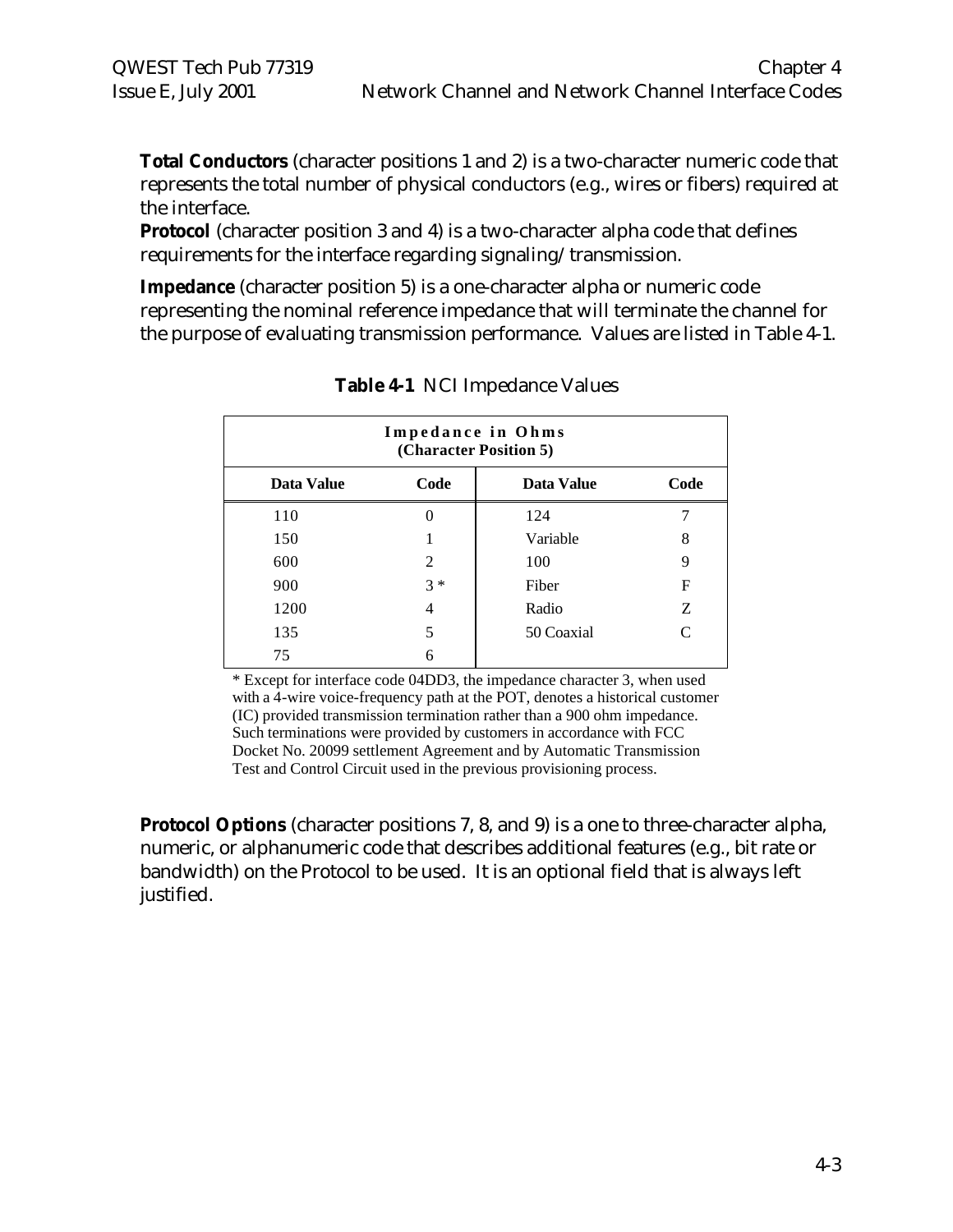# 5. Compatible NC and NCI Code Combinations .................................................. 5-1 5.1 Order the DS1 Channel.............................................................................. 5-1 5.2 Order the Lower Channel ......................................................................... 5-2 5.2.1 When Ordering Basic DSS............................................................. 5-2 5.2.2 When Ordering ISDN (SLS) with Basic DSS.............................. 5-4 5.2.3 When Ordering Advanced DSS ................................................... 5-4 **Tables**

#### **Chapter and Section............................................................................................................Page**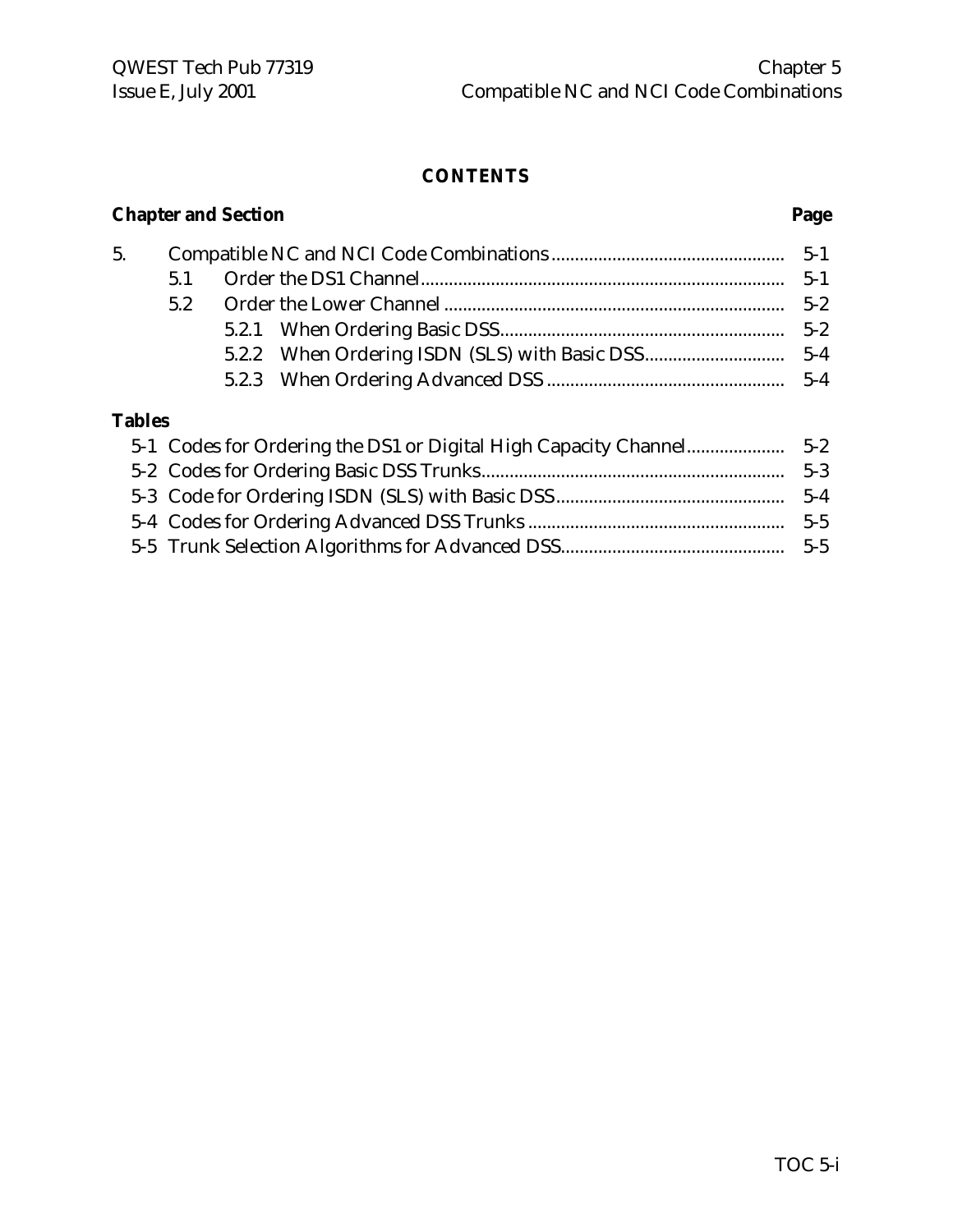#### **5. Compatible NC and NCI Code Combinations**

The tables in this chapter provide code combinations for ordering Digital Switched Service. The Network Channel (NC) and Network Channel Interface (NCI) codes listed in the same row for each table indicate that these codes are compatible and can be interchanged. When the codes are listed in different rows, they are not compatible.

This chapter also provides the sequence of ordering Digital Switched Service (DSS) to better guide the customer. The major ordering steps are identified in each subsequent sections.

## **5.1 Order the DS1 Channel**

The DS1 channel connects the customer premises terminal to U S WEST's serving wire center where the 24 channels in the 1.544 Mbit/s bitstream are multiplexed and demultiplexed to and from 24 individual channels. This DS1 channel is also referred to as a Digital High Capacity channel.

Customers have various options in selecting the 1.544 Mbit/s interface based on signal characteristics, line codes, framing, and physical connections. The technical specifications of these interfaces are described in Technical Publication 77375*, U S WEST 1.544 Mbit/s Channel Interfaces*.

To order the DS1 channel, refer to Table 5-1. In column A, locate the row having the required equipment options. Obtain the NC code from column C. Obtain from column D the NCI code for each end of the channel. It should be noted that the Frame Format and Line Code availability depends on the switch type in the serving wire center.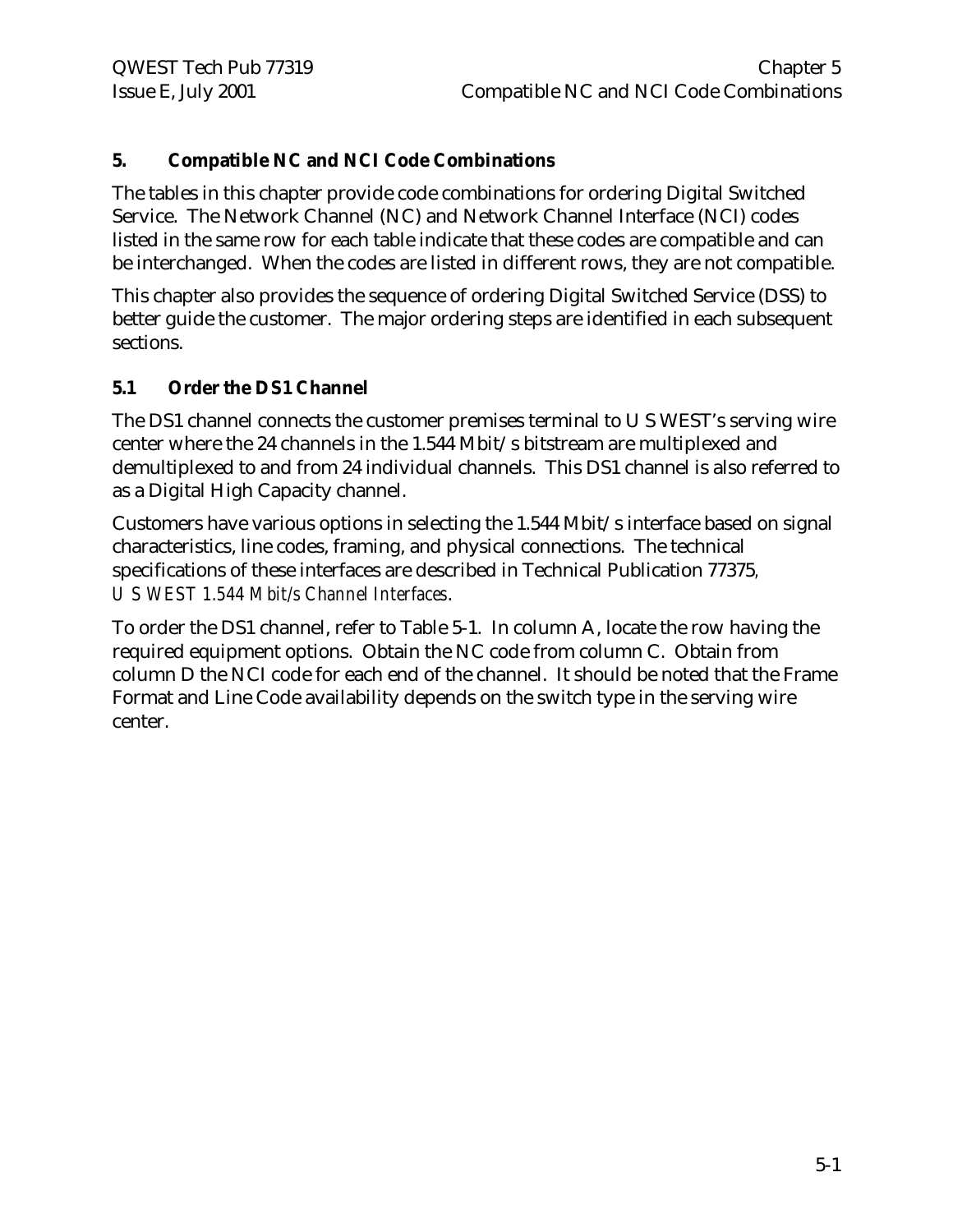|                | $\mathbf{A}$                | B                                              | C              | D                        |
|----------------|-----------------------------|------------------------------------------------|----------------|--------------------------|
|                | <b>Equipment Frame</b>      | <b>Other Options</b>                           | <b>NC Code</b> | <b>NCI</b> at            |
|                | <b>Format and Line Code</b> |                                                |                | <b>End-User Premises</b> |
| 1              | <b>SF</b>                   | Direct Digital Connection to a                 | $HC-D$         | 04DU9.BN                 |
|                | $&$ AMI                     | Switch                                         |                | 04DU9.BX                 |
| $\overline{2}$ | <b>SF</b>                   | CO Multiplexed, Analog and                     | $HC-G$         | 04DU9.BN                 |
|                | & AMI                       | Digital - to DS0                               |                | 04DU9.BX                 |
| 3              | <b>ANSI ESF</b>             | Direct Digital Connection to a                 | <b>HCDD</b>    | 04DU9.KN                 |
|                | &AMI                        | Switch                                         |                | 04DU9.KX                 |
| $\overline{4}$ | <b>ANSI ESF</b>             | CO Multiplexed, Analog and                     | <b>HCDG</b>    | 04DU9.KN                 |
|                | &AMI                        | Digital - to DS0                               |                | 04DU9.KX                 |
| 5              | <b>ANSI ESF &amp; B8ZS</b>  | Direct Digital Connection to a                 | <b>HCED</b>    | 04DU9.1SN                |
|                |                             | Switch                                         |                | 04DU9.1SX                |
| 6              | <b>ANSI ESF &amp; B8ZS</b>  | CO, Multiplexed, Analog and                    | <b>HCEG</b>    | 04DU9.CN                 |
|                |                             | Digital to DS0                                 |                | 04DU9.CX                 |
| $\overline{7}$ | <b>Non-ANSI ESF</b>         | Direct Digital Connection on                   | <b>HCFD</b>    | 04DU9.CN                 |
|                | $&$ AMI                     | a Switch                                       |                | 04DU9.CX                 |
| 8              | Non-ANSI ESF                | CO Multiplexed, Analog and                     | <b>HCFG</b>    | 04DU9.CN                 |
|                | $&$ AMI                     | Digital - to DS0                               |                | 04DU9.CX                 |
| 9              | Non-ANSI ESF                | Direct Digital Connection to a                 | <b>HCGD</b>    | 04DU9.CN                 |
|                | & B8ZS                      | Switch                                         |                | 04DU9.CX                 |
| 10             | Non-ANSI ESF & B8ZS         | CO Multiplexed, Analog and<br>Digital - to DS0 | <b>HCGG</b>    | 04DU9.SX                 |

#### **Table 5-1 Codes for Ordering the DS1 or Digital High Capacity Channel**

#### **5.2 Order the Lower Channels**

The next two sections describe the NC codes used to order Basic DSS, Advanced DSS, or Mixed DSS lower channels. The lower channels are also known as *trunks*. NCI codes are not applicable when ordering DSS trunks.

#### **5.2.1 When Ordering Basic DSS**

The customer shall select the following options for Basic Service.

- Supervisory Signaling two choices
	- 1. Loop-Start
	- 2. Ground-Start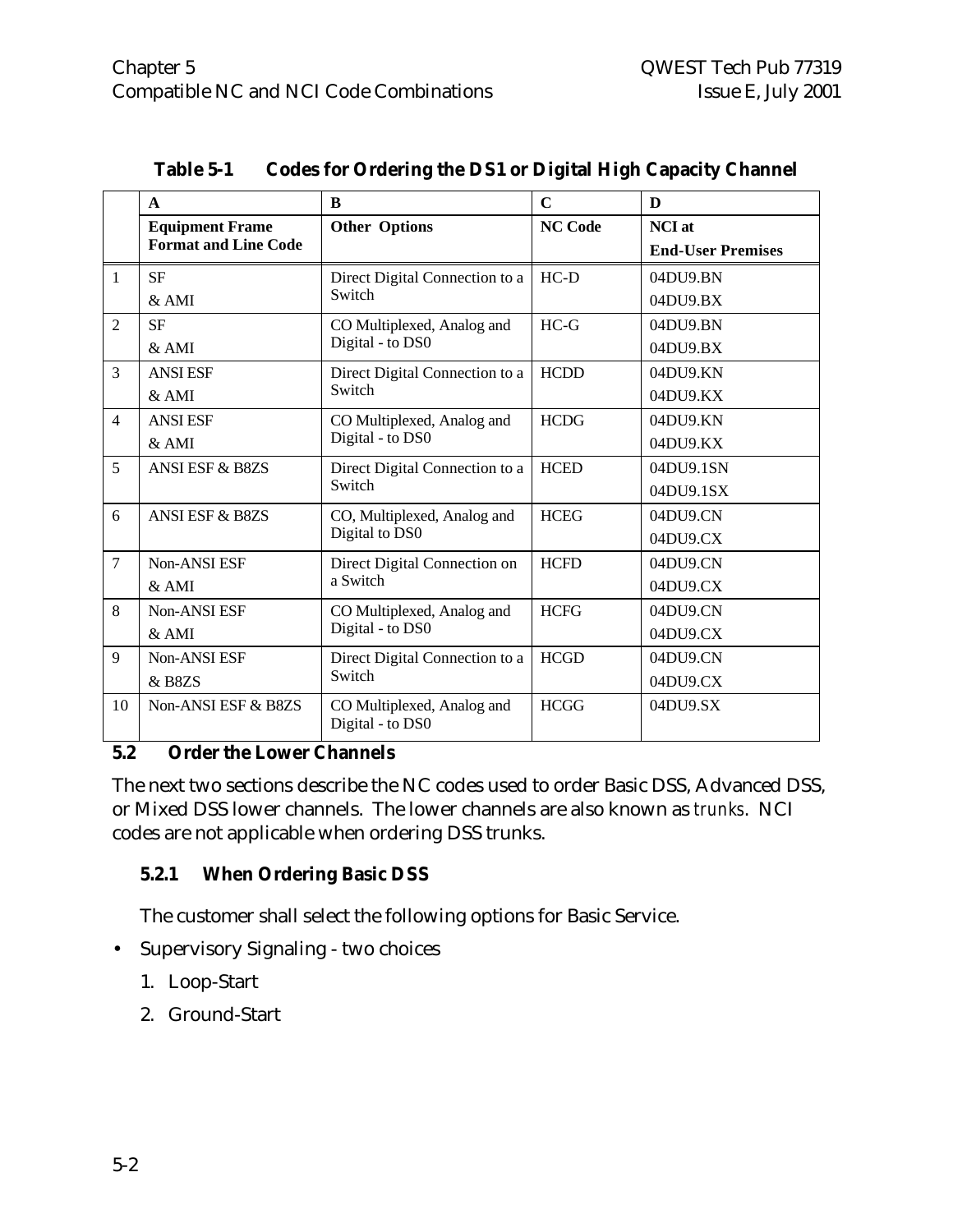- Call Origination three choices
	- 1. In-Only. Traffic from the switch is transmitted towards the customer premises equipment.
	- 2. Out-Only. Traffic from the customer premises equipment is transmitted towards the switch.
	- 3. Two-Way. Traffic that is transmitted from either the switch or customer premises equipment.

To order the lower channels or trunks for Basic DSS, refer to Table 5-2. In column A, locate the row having the required technical performance or features of the requested channel. Obtain the NC Code from column C for each lower channel.

|                | $\mathbf{A}$                                                         | B                                                 | $\mathbf C$ |
|----------------|----------------------------------------------------------------------|---------------------------------------------------|-------------|
|                | <b>Voice Grade</b>                                                   | <b>Technical</b>                                  | NC.         |
|                | <b>Channel Service</b>                                               | Performance                                       | Code        |
| $\mathbf{1}$   | Voice Line Transmission<br><b>Characteristics</b><br>& CO Switching  | Loop Start, DTMF,<br>$& 2-Way$                    | <b>UCGF</b> |
| $\overline{2}$ | Voice Line Transmission<br>Characteristics<br>& CO Switching         | Loop Start, DTMF,<br>& In-Only (Terminate Only)   | <b>UCGR</b> |
| 3              | Voice Line Transmission<br>Characteristics<br>& CO Switching         | Loop Start, DTMF,<br>& Out-Only (Originate Only)  | <b>UCGU</b> |
| $\overline{4}$ | Voice Trunk Transmission<br><b>Characteristics</b><br>& CO Switching | Ground Start, DTMF,<br>$& 2-Way$                  | <b>UDGG</b> |
| 5              | Voice Trunk Transmission<br>Characteristics<br>& CO Switching        | Ground Start, DTMF<br>& In-Only (Terminate Only)  | <b>UDGS</b> |
| 6              | <b>Voice Trunk Transmission</b><br>Characteristics<br>& CO Switching | Ground Start, DTMF<br>& Out-Only (Originate Only) | <b>UDGV</b> |

**Table 5-2 Codes for Ordering Basic DSS Trunks**

Basic DSS meets the parameters detailed in PUB 77311 *Analog Channel for Non-Access Service* for Voice Grade (VG) 32 and VG 33 Services for loop start and ground start signaling.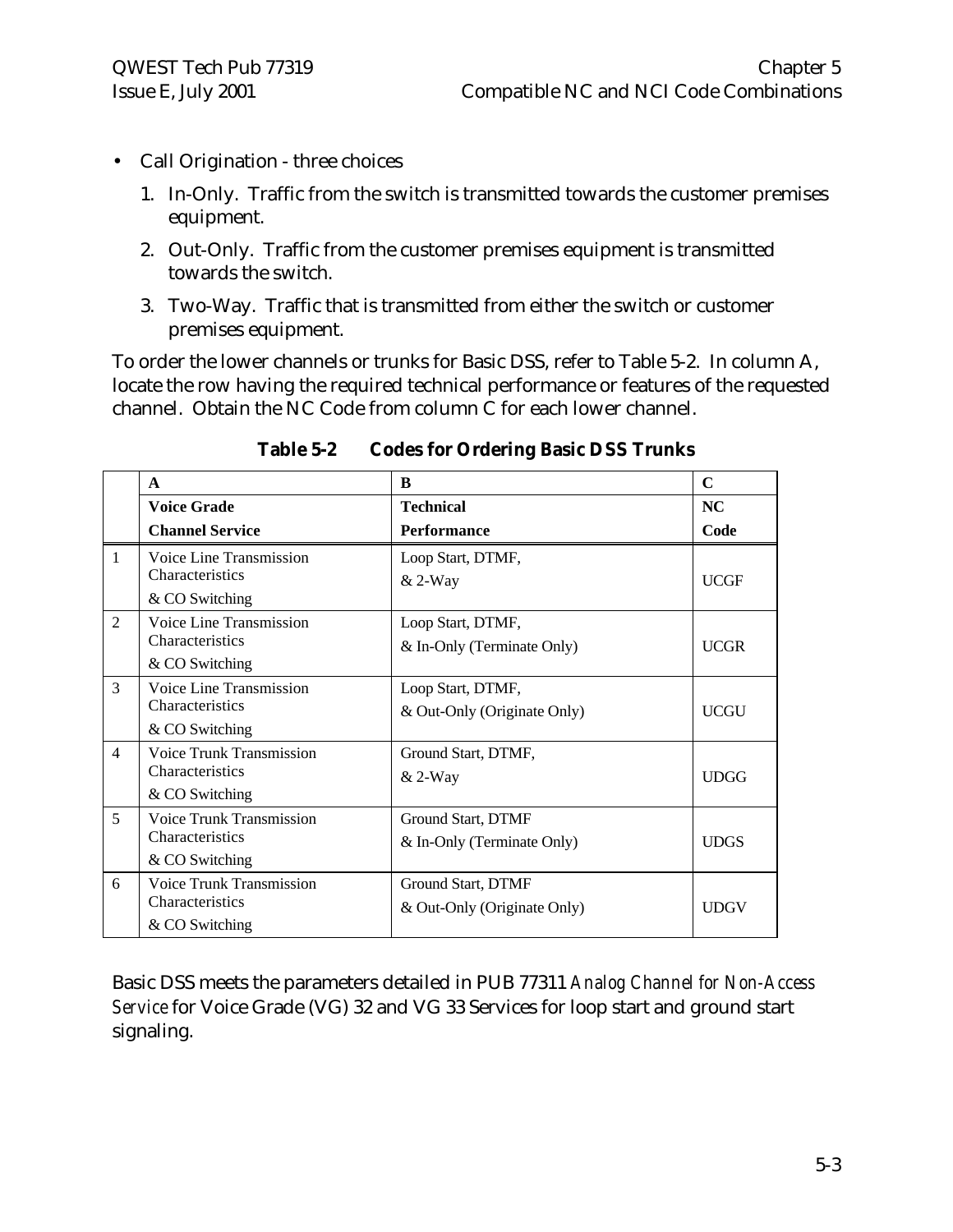#### **5.2.2 When Ordering ISDN SLS with Basic DSS**

ISDN SLS can be ordered on the spare channels with Basic DSS only. This service consists of two B and one D channels and occupies 3 DS0 channels that are preferred to be consecutive.

#### **Table 5-3 Code for Ordering ISDN (SLS) with Basic DSS**

| Network Channel Code | <b>Description</b> |
|----------------------|--------------------|
|                      | ISDN               |

#### **5.2.3 When Ordering Advanced DSS**

The customer shall select the following options for Advanced DSS.

- Supervisory Signaling two choices
	- 1. Loop Reverse Battery Signaling. This is used for Direct Inward Dial (DID) Trunks or for Direct Outward Dial (DOD) Trunks with Answer Supervision
	- 2. E & M signaling, for two-way call origination. E & M Signaling also includes "Wink Start" signaling.
- Trunk (Channel) Types five choices
	- 1. In-Only DID Trunk. Calls originate from the switch into the customer's terminal using loop reverse-battery signaling.
	- 2. Out-Only DOD Trunk with Answer Supervision. Calls originate from the customer's terminal into the switch using loop reverse-battery signaling.
	- 3. Two-Way DID Trunk with Answer Supervision. Calls may originate from either the switch or the customer's terminal using  $E \& M$  signaling.
	- 4. Two-Way DID Trunk with Answer Supervision and Trunk-Side Call Transfer. This option also uses E & M signaling.
	- 5. Two-Way Digital Data Trunk. This option is also called SwitchNet 56® Service and meets the technical parameters detailed in PUB 77329.

Answer Supervision is offered with Advanced Out-Only DOD or Two-Way DID Trunks only. This unique trunking arrangement provides answer back switch signaling that determines when a PBX call has been answered or completed. Answer supervision capability allows the called switch to originate the answer signal, indicated by an off-hook, after detecting an answer by the called station. Answer Supervision originates at the called or terminating switch and is sent toward the originating switch.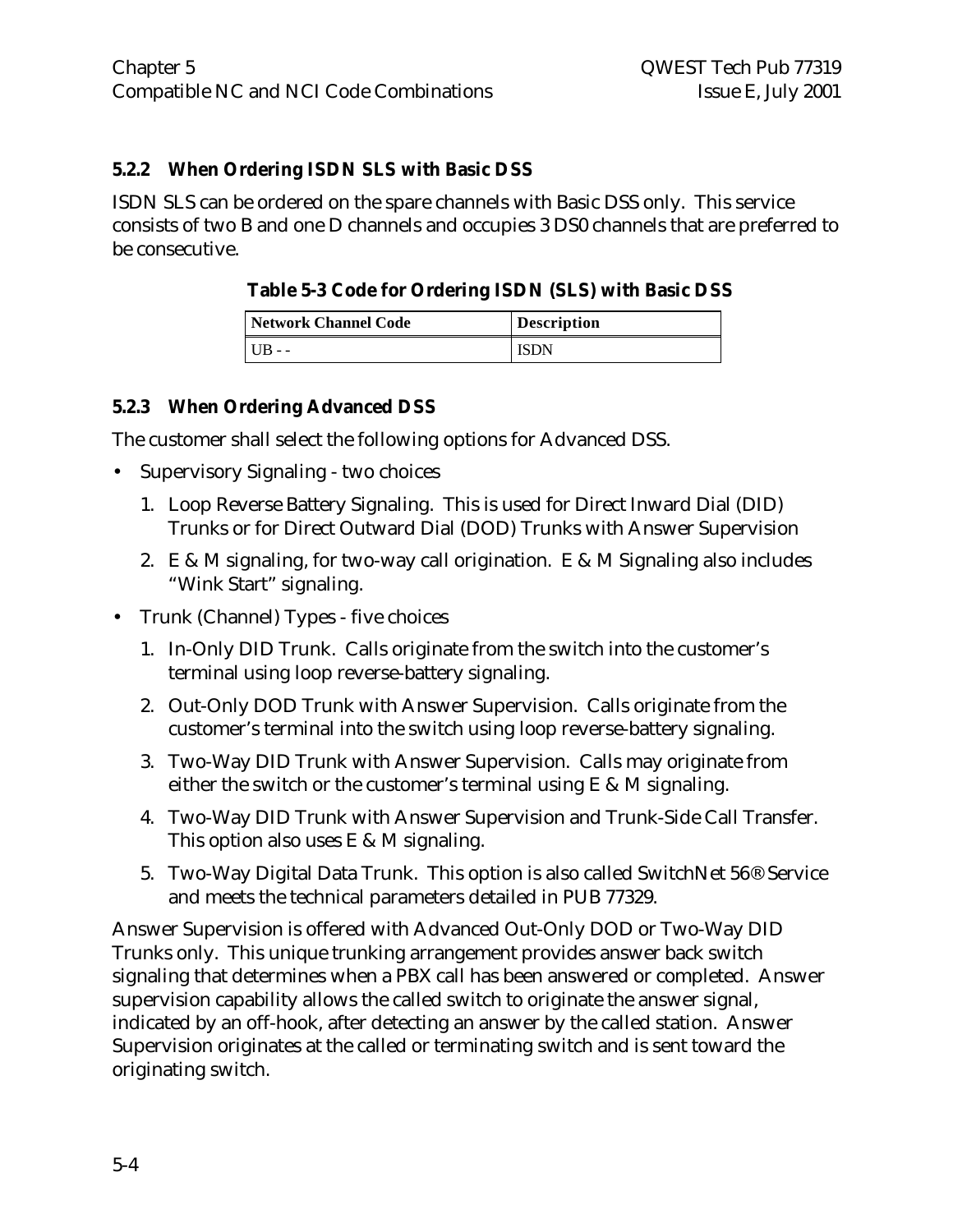To order the lower channels or trunks for Advanced DSS, refer to Table 5-3. In column A, locate the row having the required technical performance or features of the requested channel. Obtain from column C the NC for each lower channel.

|                | A                      | B                                    |             |
|----------------|------------------------|--------------------------------------|-------------|
|                | <b>Voice Grade</b>     | <b>Technical</b>                     | NC          |
|                | <b>Channel Service</b> | <b>Performance</b>                   | Code        |
|                | <b>Advanced Trunk</b>  | Direct Inward Dial (DID) Trunk       |             |
|                |                        |                                      | <b>UDGT</b> |
| $\mathfrak{D}$ | <b>Advanced Trunk</b>  | Direct Outward Dial (DOD) Trunk with |             |
|                |                        | <b>Answer Supervision</b>            | <b>UDGY</b> |
| 3              | <b>Advanced Trunk</b>  | 2-Way DID/DOD Trunk with Answer      |             |
|                |                        | Supervision                          |             |

**Table 5-4 Codes for Ordering Advanced DSS Trunks**

The Advanced DSS meets the parameters detailed in U S WEST Technical Publication 77311 *Analog Channel for Non-Access Service* for VG 32 and VG 33 Services.

The customer may also choose the type of trunk selection algorithm or hunt on their Advanced DSS circuits to search for available trunks. The term *hunt* is used to describe the automatic process by which a switch progressed through trunk group(s) usually seeking an idle trunk. Table 5-4 summarizes the trunk selection algorithms available with Advanced DSS. The terminology varies depending on the switch type. It is advisable for customers to know the switch type that provides their Advanced DSS in order to select the appropriate hunt.

|   | <b>Advanced DSS</b><br>Option               | <b>Lucent Technologies</b><br><b>5ESS Digital Switch</b> | <b>Nortel</b><br><b>DMS Digital Switch</b> | Lucent<br><b>Technologies</b><br><b>1AESS Analog</b><br><b>Switch</b> |
|---|---------------------------------------------|----------------------------------------------------------|--------------------------------------------|-----------------------------------------------------------------------|
|   | One-Way DID or DOD<br>Trunk<br>(One Choice) | FIFO: First-In, First-out.                               | LIDL: Least Idle                           | Regular (similar to<br>FIFO)                                          |
| 2 | Two-Way DID Trunk                           | 2WF: Two-Way Forward                                     | ASEQ: Ascending<br>Sequential              | <b>Forward Hunt</b>                                                   |
|   |                                             | 2WB: Two-Way Backward                                    | DSEQ: Descending<br>Sequential             | <b>Backward Hunt</b>                                                  |
|   |                                             | UCD: Uniform Call<br><b>Distribution</b>                 | MIDL: Most Idle                            |                                                                       |

**Table 5-5 Trunk Selection Algorithms for Advanced DSS**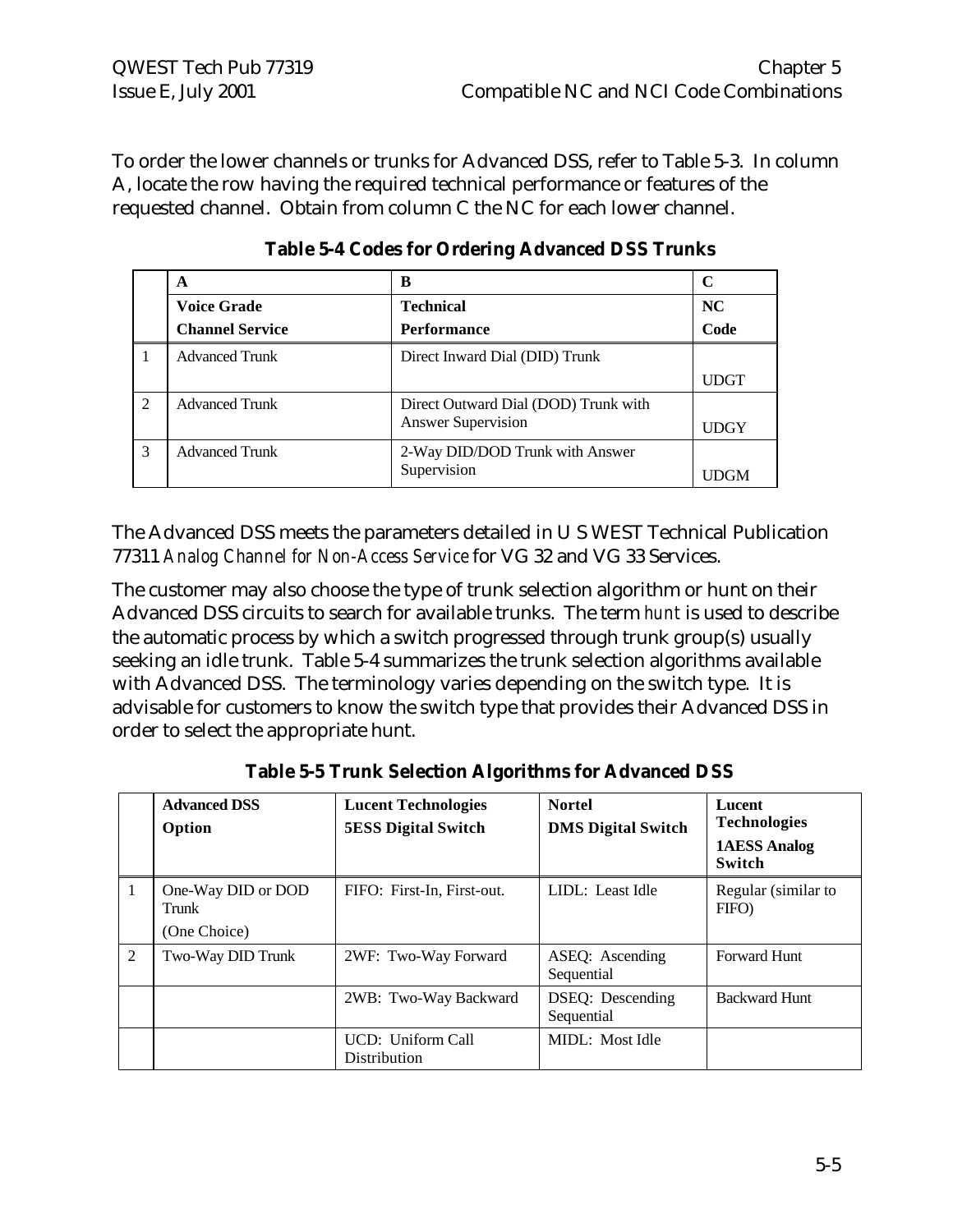#### Chapter 5 QWEST Tech Pub 77319 Compatible NC and NCI Code Combinations Issue E, July 2001

Customer may order trunk side Call Transfer feature with Two-way Advanced DSS. The feature allows a PBX customer to send a switch hook flash back to the Central Office and draw dial tone. This enables customer to transfer the incoming call to another number and free up the Advanced trunk for more incoming calls.

Trunk-Side Call Transfer feature is only available out of 1AESS analog switches and 5ESS digital switches.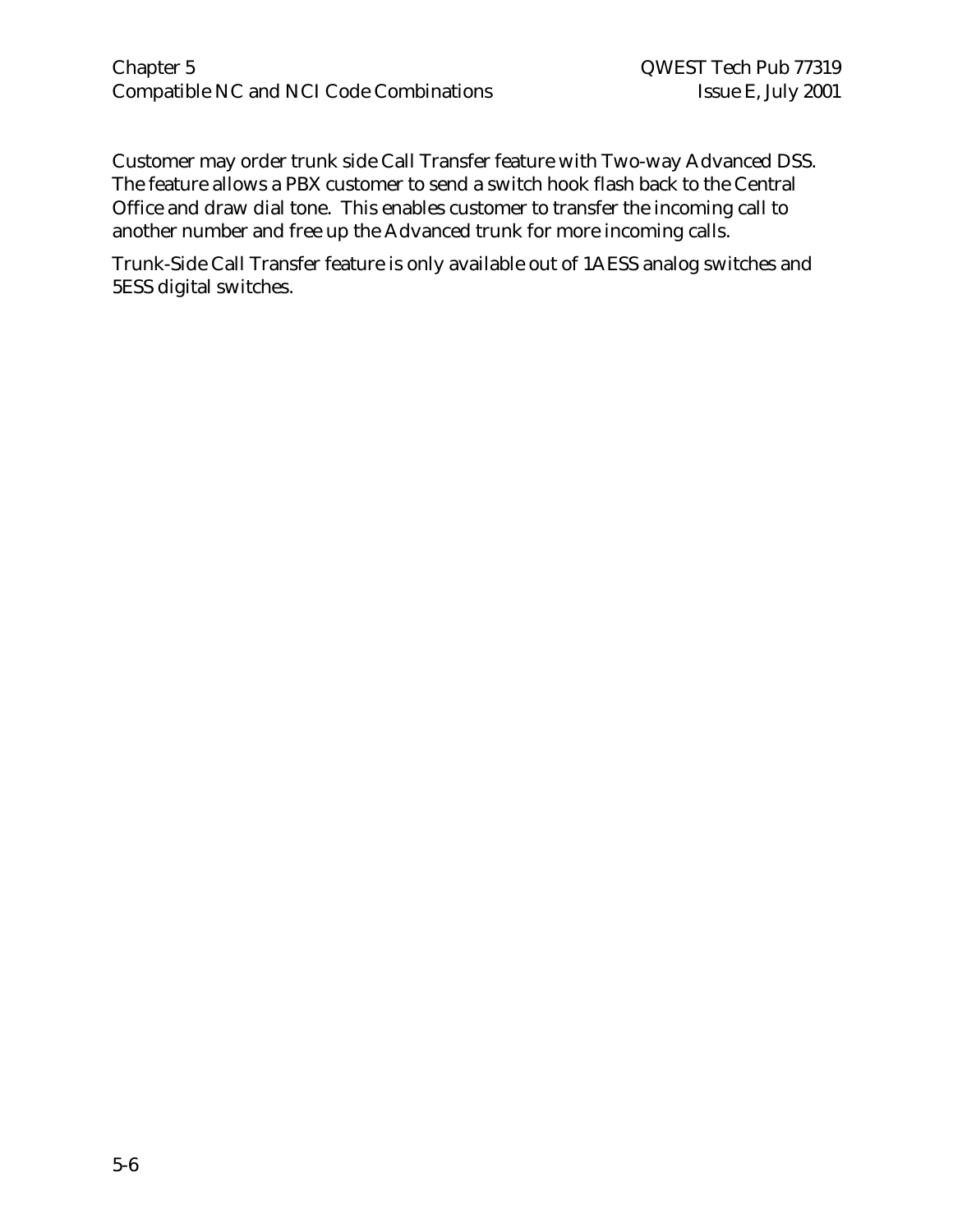# **Chapter and Section Page**

| 6.            |     | Compatible NC and NCI Code Combinations for features of DSS6-1 |  |
|---------------|-----|----------------------------------------------------------------|--|
|               | 6.1 | DSS with Self Healing Alternate Route Protection (SHARP)6-1    |  |
|               |     |                                                                |  |
|               |     |                                                                |  |
|               | 6.2 |                                                                |  |
|               | 6.3 |                                                                |  |
|               |     |                                                                |  |
|               |     |                                                                |  |
|               |     |                                                                |  |
| <b>Tables</b> |     |                                                                |  |
|               |     |                                                                |  |

| 6-2 Codes for Ordering Advanced DSS with Two-Way Digital Data Trunk  6-3 |  |
|--------------------------------------------------------------------------|--|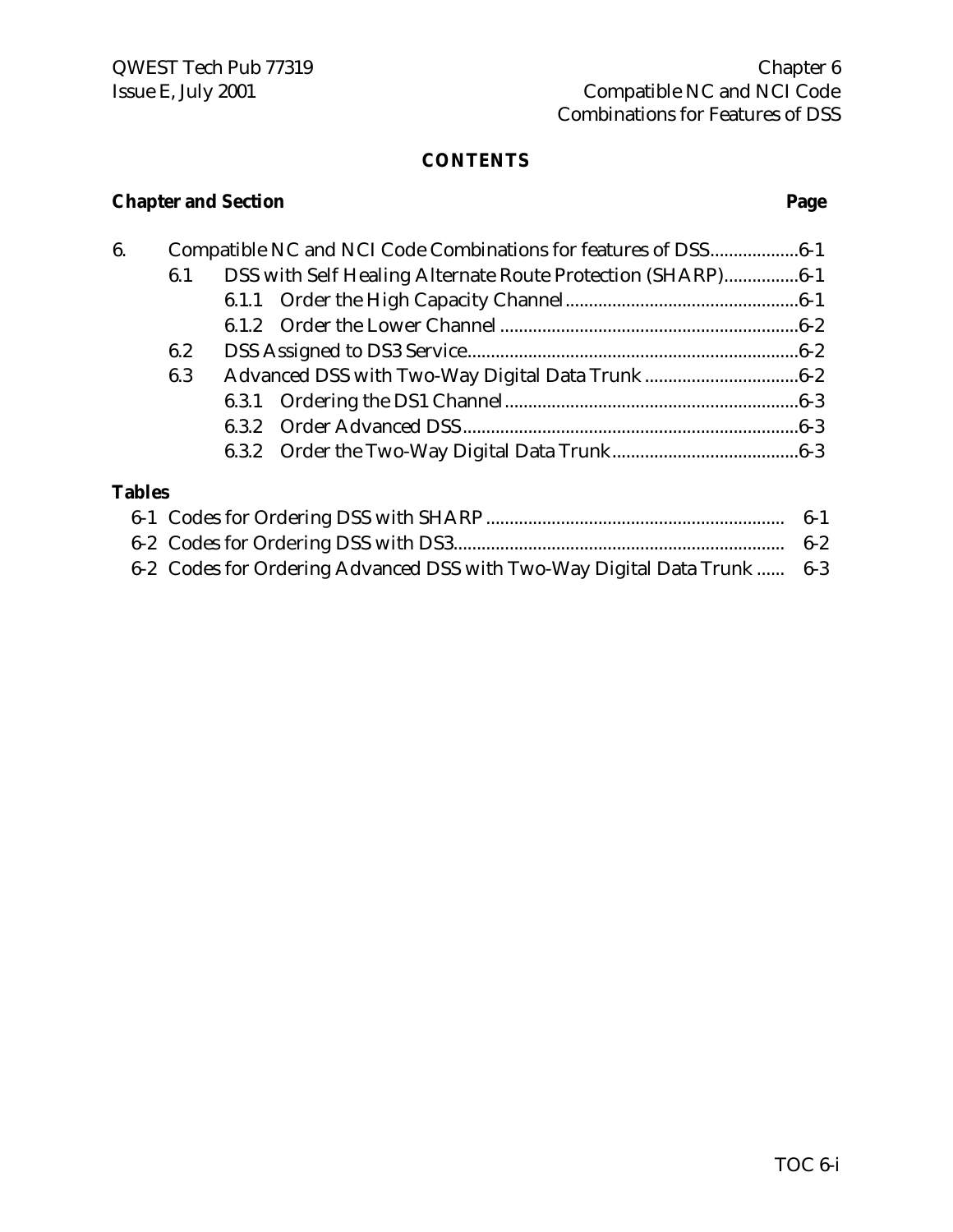#### **6. Compatible NC and NCI Code Combinations for Features of DSS 6.1 DSS with Self Healing Alternate Route Protection (SHARP)**

Digital Switched Service (DSS) may be ordered with Self-Healing Alternate Route Protection (SHARP) Service or SHARP Plus Service limited to Intrastate Jurisdiction for customer survivability and disaster recovery loop protection. SHARP is provisioned over fiber facilities.

#### **6.1.1 Order the High Capacity Channel**

To order DSS with SHARP or SHARP Plus Service, refer to Table 6-1. In column A, locate the row having the required technical performance or features of the requested channel. Obtain the NC code from column C. Obtain the NCI code from column D.

|                | $\mathbf{A}$                   | B                                                                                                                                                                                            | $\mathbf C$ | D                        |
|----------------|--------------------------------|----------------------------------------------------------------------------------------------------------------------------------------------------------------------------------------------|-------------|--------------------------|
|                | <b>Equipment Frame</b>         | <b>Other</b>                                                                                                                                                                                 | NC          | <b>NCI</b> at            |
|                | <b>Format and Line</b><br>Code | <b>Options</b>                                                                                                                                                                               | Code        | <b>End-User Premises</b> |
| 1              | <b>SF</b><br>& AMI             | DS1 with Self-Healing and<br>Disaster Recovery Loop<br>Protection (One End Only);<br>Includes Voice and Digital Data<br>Multiplexing; Also known as<br><b>SHARP Service</b>                  | <b>HCHC</b> | 04DU9.BN                 |
| 2              | <b>ANSI ESF</b><br>$&$ AMI     | Same as Row 1, Column B                                                                                                                                                                      | <b>HCHC</b> | 04DU9.KN                 |
| 3              | Non-ANSI ESF<br>$&$ AMI        | Same as Row 1, Column B                                                                                                                                                                      | <b>HCHC</b> | 04DU9.CN                 |
| $\overline{4}$ | <b>SF</b><br>&AMI              | DS1 with Self-Healing and<br>Disaster Recovery Loop and<br><b>Interoffice Facilities</b><br>Protection; Includes Voice and<br>Digital Data Multiplexing; Also<br>known as SHARP Plus Service | <b>HCHS</b> | 04DU9.BN                 |
| 5              | <b>ANSI ESF</b><br>& AMI       | Same as Row 4, Column B                                                                                                                                                                      | <b>HCHS</b> | 04DU9.KN                 |
| 6              | Non-ANSI ESF<br>& AMI          | Same as Row 4, Column B                                                                                                                                                                      | <b>HCHS</b> | 04DU9.CN                 |

#### **Table 6-1: Codes for Ordering DSS with SHARP**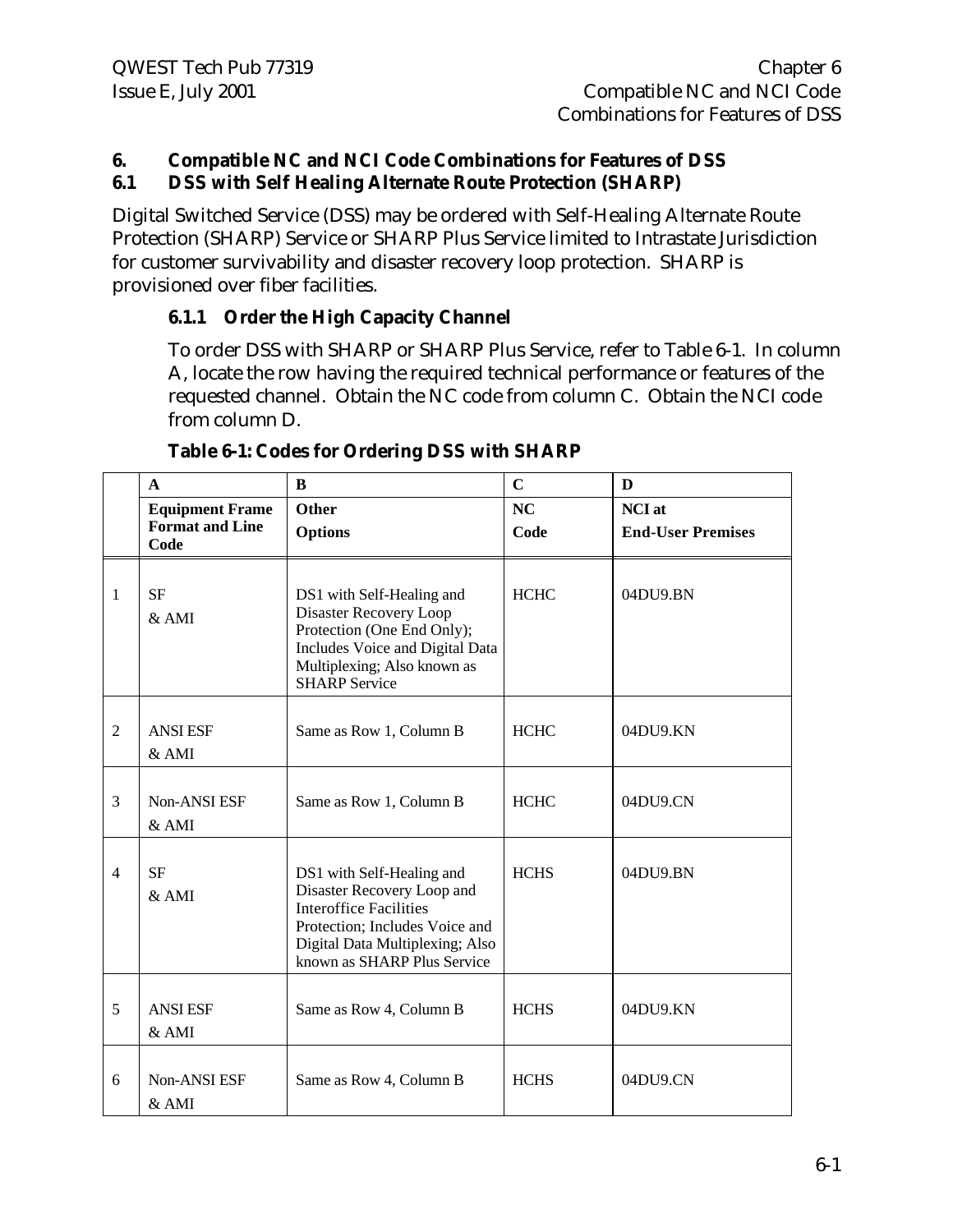#### **6.1.2 Order the Lower Channels**

Refer to Table 5-2 and 5-3 to obtain the NC codes for ordering Basic or Advanced DSS respectively.

#### **6.2 DSS Assigned to DS3 Service**

The customer may assign DSS to DS3 Service, which tariffed under Interstate jurisdiction FCC No. 5.

To order DSS embedded within a DS3, refer to Table 6-1. In column A, locate the row having the required technical performance or features of the requested channel. Obtain the NC code from column C. Obtain the NCI code from column D.

|                | $\mathbf{A}$                                     | B                                                                                            | $\mathbf C$ | D                        |
|----------------|--------------------------------------------------|----------------------------------------------------------------------------------------------|-------------|--------------------------|
|                | <b>Equipment Frame</b><br><b>Format and Line</b> | <b>Other</b>                                                                                 | NC          | <b>NCI</b> at            |
|                | Code                                             | <b>Options</b>                                                                               | Code        | <b>End-User Premises</b> |
| 1              | M Framed $\&$<br>B <sub>3</sub> Z <sub>S</sub>   | DS3 signal with M23 CO<br>Multiplexing                                                       | $HC-M$      | 04DS6.44                 |
| $\mathfrak{D}$ | M Framed $\&$<br>B <sub>3</sub> Z <sub>S</sub>   | DS3 signal with M23 CO<br>Multiplexing; Optioned for<br><b>DS1 Clear Channel Capability</b>  | $HC-1$      | 04DS6.44                 |
| 3              | M Framed $\&$<br>B <sub>3</sub> Z <sub>S</sub>   | DS3 with SHARP: Loop<br>Protection (One End Only) and<br>CO Multiplexing                     | <b>HFHM</b> | 04DS6.44                 |
| 4              | M Framed $\&$<br>B <sub>3</sub> Z <sub>S</sub>   | DS3 with SHARP Plus: Loop<br>and Interoffice Facilities<br>Protection and CO<br>Multiplexing | <b>HFHJ</b> | 04DS6.44                 |

**Table 6-2 Codes for Ordering DSS with DS3 Service**

# **6.2.1 Order the Lower Channels**

Refer to Table 5-2 and 5-3 to obtain the NC codes for ordering Basic or Advanced DSS respectively.

#### **6.3 Advanced DSS with Two-Way Digital Data Trunk**

In choosing the Advanced DSS, customers may allocate a portion of the trunks to be Two-Way Digital Data Trunk. This service option is identical to QWEST SwitchNet 56® Service and tariffed in FCC #5.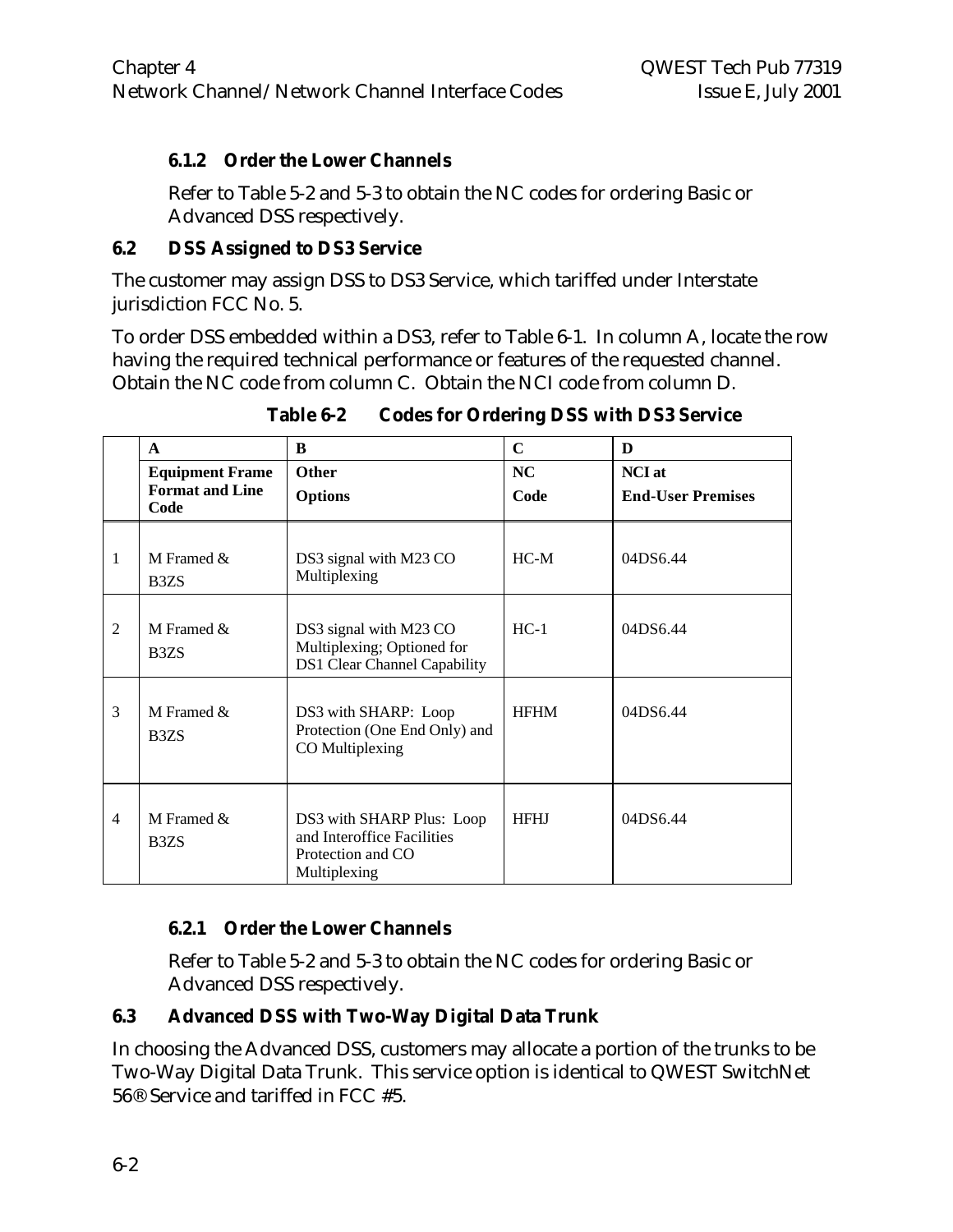SwitchNet 56® Service is a high speed digital transport which provides end-to-end 56 kilobit per second (56 kbit/s) switched digital connectivity. It comprises those features needed to link Customer Provided Equipment (CPE) to switching systems and digital transmission facilities. SwitchNet 56® has the potential to support many different customer applications, such as, bulk data/file transfer, high speed facsimile, remote job entry, video teleconferencing, simultaneous voice/data, computer graphics, encrypted voice/data and high fidelity voice. Each SwitchNet 56® call provides full duplex twoway transmission. It is only offered over a 4-wire loop. Refer to Technical Publication 77329 *SwitchNet 56® SWITCHED 56 kbit/s DIGITAL SERVICE.*

#### **6.3.1 Order the DS1 Channel**

Refer to Section 5.1 and Table 5-1 to order the DS1 channel.

#### **6.3.2 Order Advanced DSS**

Refer to Section 5.2.2 and Table 5-3 to order Advanced DSS.

#### **6.3.3 Order the Two-Way Digital Data Trunk**

To order the lower channels or trunks assigned as Two-Way Digital Data Trunk, refer to Table 6-3. In column A, locate the row having the required technical performance or features of the requested channel. Obtain from column C the NC for each lower channel.

#### **Table 6-2 Codes for Ordering Advanced DSS with Two-Way Digital Data Trunk**

| A                                    | B                               |             |
|--------------------------------------|---------------------------------|-------------|
| <b>Switched Access Line</b>          | <b>Technical</b>                | NC.         |
| <b>Transmission Type B</b>           | <b>Performance</b>              | Code        |
| Foreign Exchange 4-Wire<br>Interface | FGA, DTMF-Ground Start, Two-Way | <b>SDGG</b> |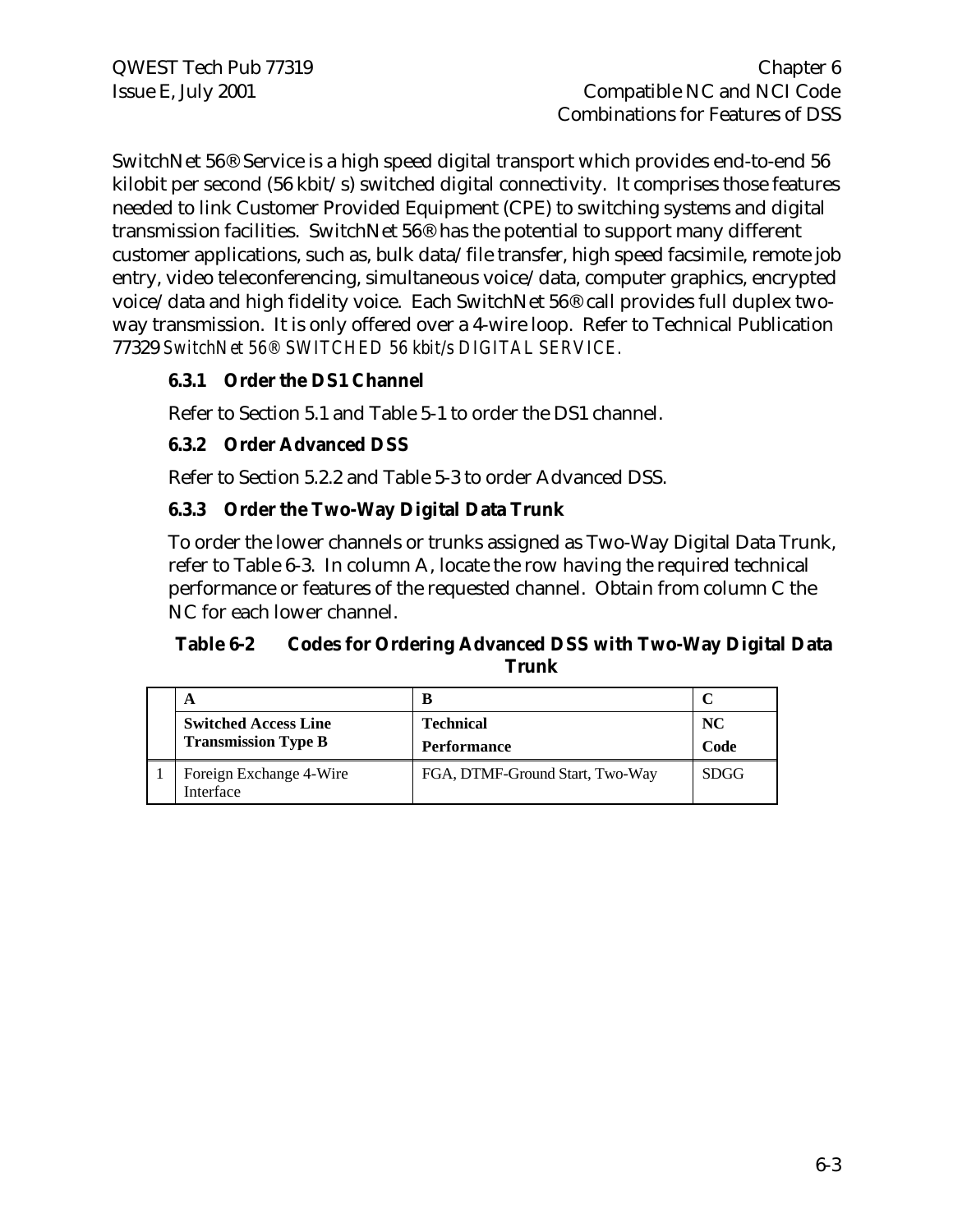# **Chapter and Sections**

| $7\degree$ |  |  |  |
|------------|--|--|--|
|            |  |  |  |
|            |  |  |  |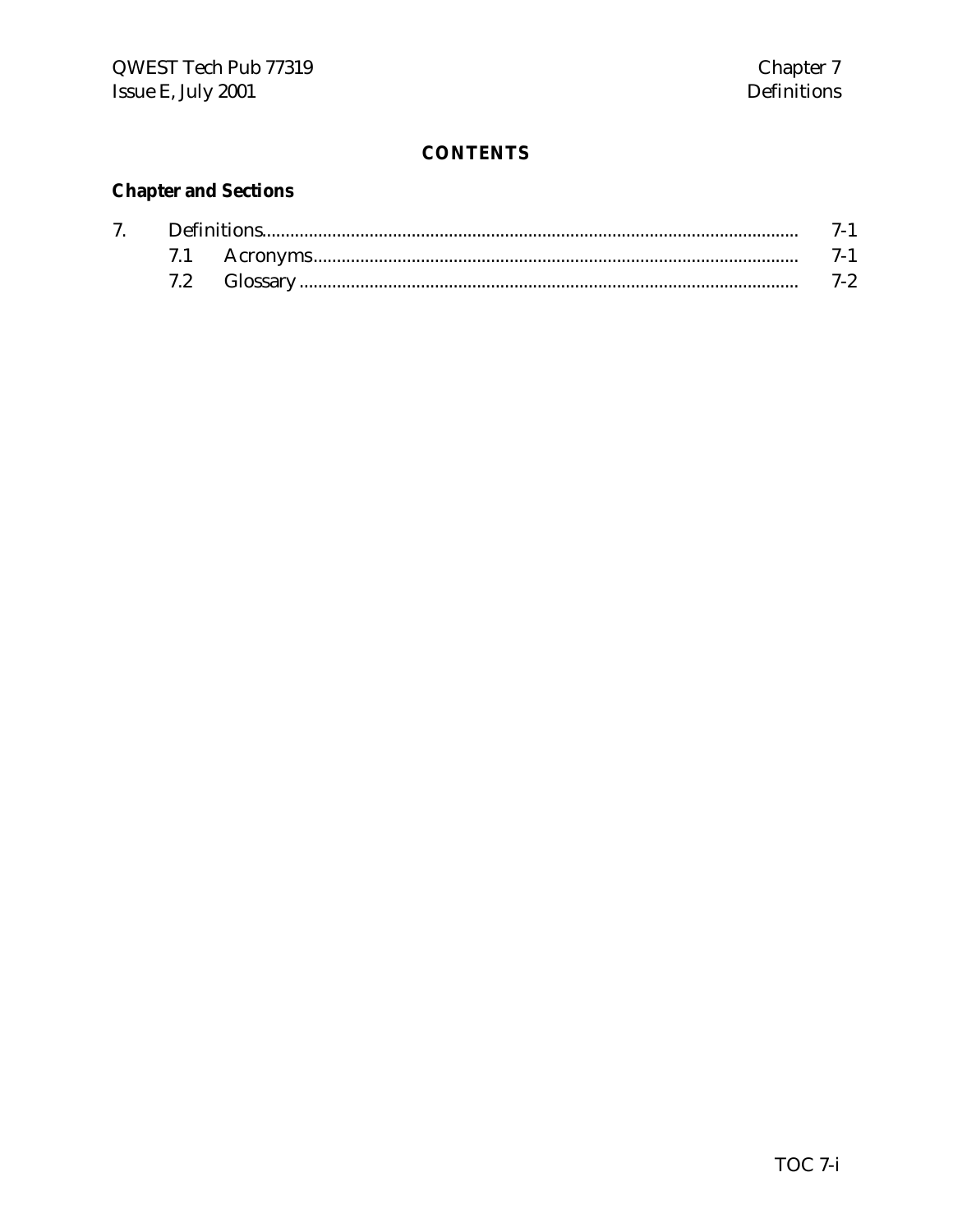# **7. Definitions**

# **7.1 Acronyms**

| <b>ACD</b>   | <b>Automatic Call Distributor</b>              |
|--------------|------------------------------------------------|
| AMI          | <b>Alternate Mark Inversion</b>                |
| <b>ANSI</b>  | <b>American National Standards Institute</b>   |
| <b>AWC</b>   | <b>Alternate Wire Center</b>                   |
| <b>CFA</b>   | <b>Connecting Facility Assignment</b>          |
| <b>CPE</b>   | <b>Customer Provided Equipment</b>             |
| <b>DID</b>   | <b>Direct Inward Dial</b>                      |
| <b>DOD</b>   | <b>Direct Outward Dial</b>                     |
| <b>DSS</b>   | <b>Digital Switched Service</b>                |
| <b>EML</b>   | <b>Expected Measured Loss</b>                  |
| <b>ERL</b>   | Echo Return Loss                               |
| <b>ESF</b>   | <b>Extended Superframe</b>                     |
| EU           | End-User                                       |
| IC           | <b>Interexchange Carrier</b>                   |
| <b>ISDN</b>  | <b>Integrated Services Digital Network</b>     |
| <b>LEC</b>   | Local Exchange Carrier                         |
| <b>NC</b>    | <b>Network Channel</b>                         |
| <b>NCI</b>   | <b>Network Channel Interface</b>               |
| NI           | <b>Network Interface</b>                       |
| <b>PBX</b>   | Private Branch Exchange                        |
| <b>POP</b>   | <b>Point of Presence</b>                       |
| <b>POT</b>   | <b>Point of Termination</b>                    |
| <b>PSTN</b>  | <b>Public Switched Telephone Network</b>       |
| <b>SF</b>    | Superframe                                     |
| <b>SHARP</b> | <b>Self-Healing Alternate Route Protection</b> |
| <b>SHNS</b>  | <b>Self-Healing Network Service</b>            |
| <b>SLS</b>   | <b>Single Line Service</b>                     |
| <b>SRL</b>   | <b>Singing Return Loss</b>                     |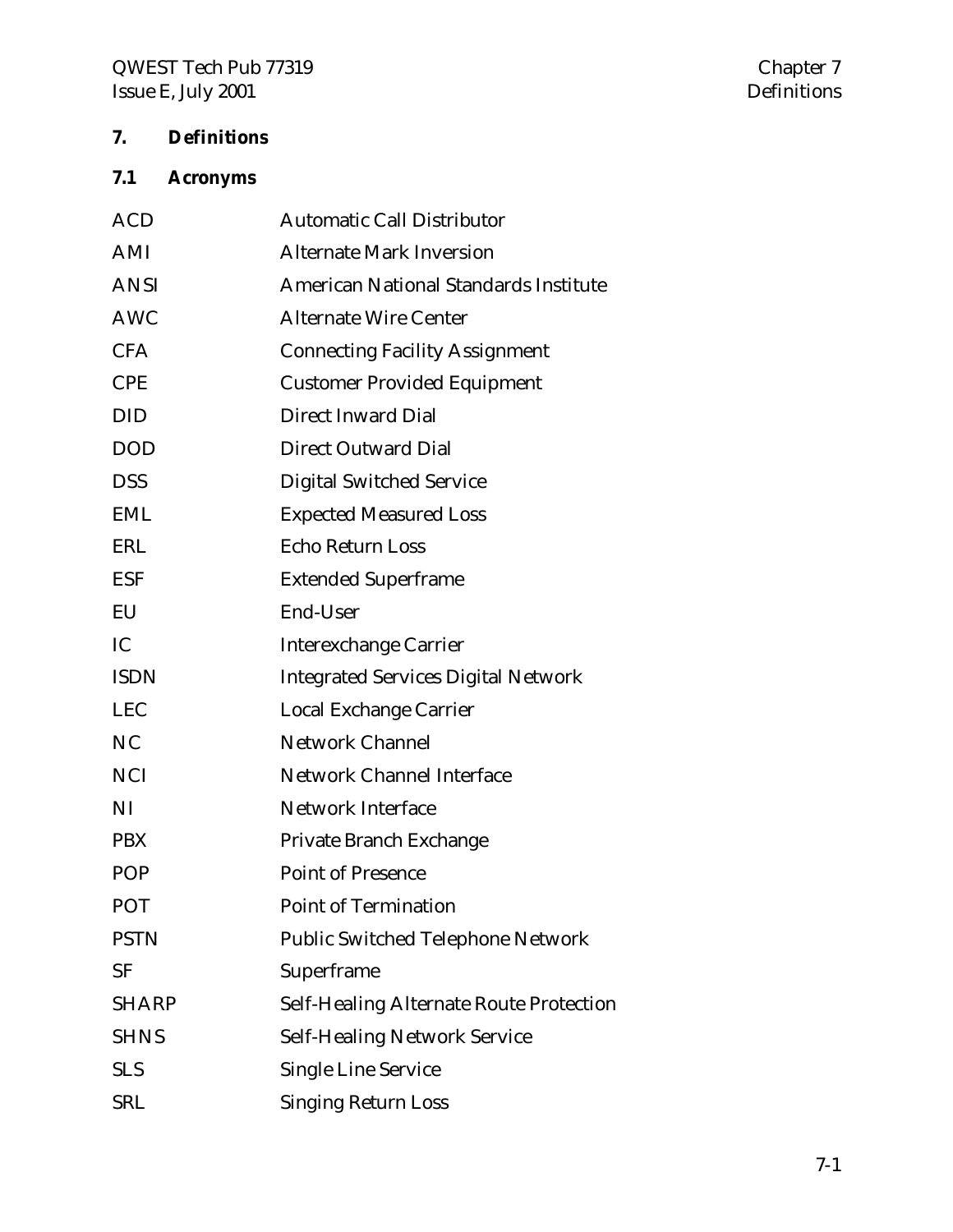| SWC | <b>Serving Wire Center</b> |
|-----|----------------------------|
|     |                            |

TLP Transmission Level Point

#### **7.2 Glossary**

### **Alternate Mark Inversion (AMI)**

A line-code for transmission of baseband digital signals wherein a binary one pulse (called a mark) is the opposite polarity as its predecessor.

#### **Answer Supervision**

An off-hook signal transmitted towards the calling end of a connection when the called party answers.

## **Automatic Call Distributor (ACD)**

A switching system designed to distribute a large volume of incoming calls to a group of attendants in the approximate order in which the calls were received.

## **Bipolar Return to Zero (BPRZ)**

A three-level code in which a binary 1 is represented by a pulse of one of two polarities, and a binary zero is represented by the absence of a pulse. During the unit interval for a pulse, the signal voltage will rise in amplitude for a portion of the unit interval, possibly be sustained at some amplitude for part of the unit interval, then decrease in time to zero before the end of the unit interval. AMI and B8ZS line-codes are applications of BPRZ.

# **Central Office (CO)**

A general term usually referring to a telephone company building in which telephone equipment is installed. Also used to refer to an end office switching system.

#### **Channel Service Unit (CSU)**

Customer owned Network Channel Terminating Equipment, providing regeneration of the signal received from the network, control of the pulse shape and amplitude of the customer signal transmitted into the network. (The CSU may also provide loopback capability). In data applications, the CSU function is usually found within a Data Service Unit. In non-data applications, the CSU functions are sometimes contained within the terminal equipment (PBX, etc.)

# **Connecting Facility Assignment (CFA)**

Identifies the Exchange Company carrier system and channel to be used from a High Capacity Facility.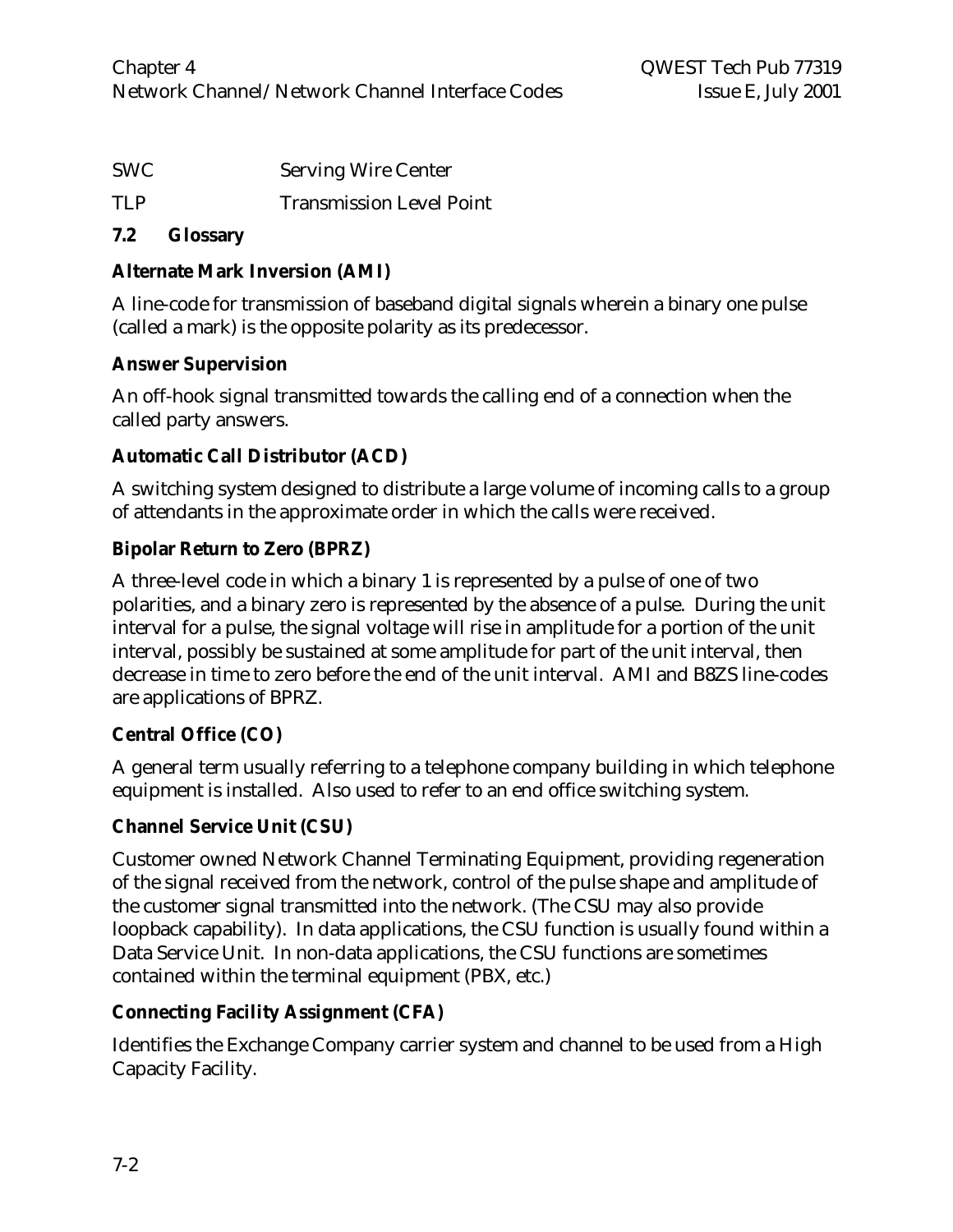#### **Customer Provided Equipment (CPE)**

Equipment owned and maintained by the customer and located on their side of the EU-POT network interface. In the QWEST Digital Data Service application, CPE typically includes the DSU (CSU/DSU) and data terminal equipment, which are connected to the channel.

#### **Direct Inward Dialing (DID)**

A feature of some telephone switches, Centrexes, PBXs, and systems providing similar functions, where calls from the Public Switched Network (PSN) to stations on the PBX (etc.) can be completed without operator assistance.

#### **Direct Inward Dialing (DID) Trunk**

A trunk between a QWEST Communications, Inc. Public Switched Network (PSN) switch and a Centrex, PBX, or system providing similar functions, for the completion of DID calls.

#### **Direct Outward Dialing (DOD)**

A feature which permits a station on Centrex, PBX, or system providing similar functions, to gain access to the Public Switched Network (PSN) without operator assistance.

#### **Direct Outward Dialing (DOD) Trunk**

A trunk between a Centrex, PBX, or system providing similar functions, and a QWEST Communications International Inc. switch for the completion of DOD calls.

#### **DS0 Channel**

A rate of 64 kbit/s. Also, a term used to denote one of 24 64 kbit/s channels within a DS1 rate signal.

#### **Dual Tone Multifrequency (DTMF) Signaling**

A signaling method that employees signals consisting of two sinusoidal voice frequency components, one from a group of four low frequencies and the other from a group of four high frequencies.

#### **Extended Superframe (ESF) Format**

An extended Superframe consists of twenty-four consecutive DS1 frames. Bit one of each frame (the F-bit) is time shared during the 24 frames to describe a 6 bit frame pattern, a 6 bit CRC remainder, and a 12 bit data link. The transfer rate of each is 2 kbit/s, 2 kbit/s, and 4 kbit/s respectively.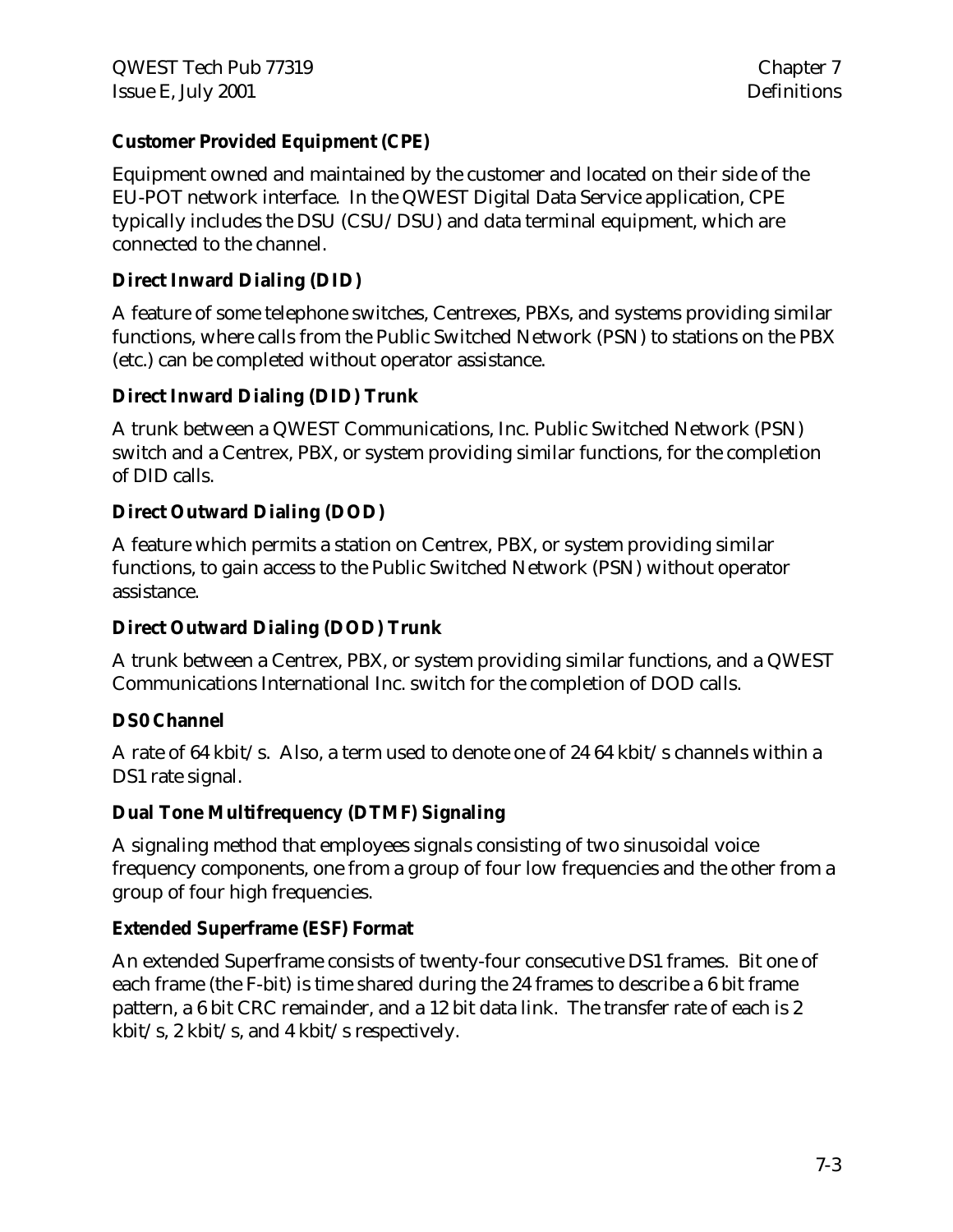#### **E & M Signaling**

A bi-directional, full duplex, direct current signaling arrangement between a switching machine and a transport facility, between two switching machines, or between two transport facilities. It uses two or four signaling conductors in addition to the transmission path conductors.

#### **Ground-Start**

A form of line supervision where a ground is placed on the ring lead to initiate a call set-up. A loop closure is simultaneously placed across the tip and ring leads.

#### **Integrated Services Digital Network (ISDN)**

A network providing or supporting a range of telecommunications services that provides digital connections between End-Users.

#### **Line Side Connection**

Denotes a connection of a transmission path to the dial tone side of a switching system.

#### **Loop-Start**

A form of line supervision where a resistive short is placed across the tip and ring leads to initiate a call set-up.

#### **Loop Reverse-Battery**

A form of supervision where a loop closure (a current path between the tip and ring) is used to initiate call set-up. When the terminating station answers, answer supervision is indicated to the originating end by the reversal of battery and ground on the Tip and Ring leads. This form of signaling is used on one-way trunks.

#### **Multiplex**

An equipment unit to multiplex, or do multiplexing: Multiplexing is a technique of modulating (analog) or interleaving (digital) multiple, relatively narrow bandwidth channels into a single channel having a wider bandwidth analog or higher bit-rate (digital). The term Multiplexer implies the demultiplexing function is present to reverse the process so it is not usually stated.

#### **Network Channel (NC) Code**

The Network Channel (NC) code is an encoded representation used to identify both switched and non-switched channel services. Included in this code set are customer options associated with individual channel services, or feature groups and other switched services.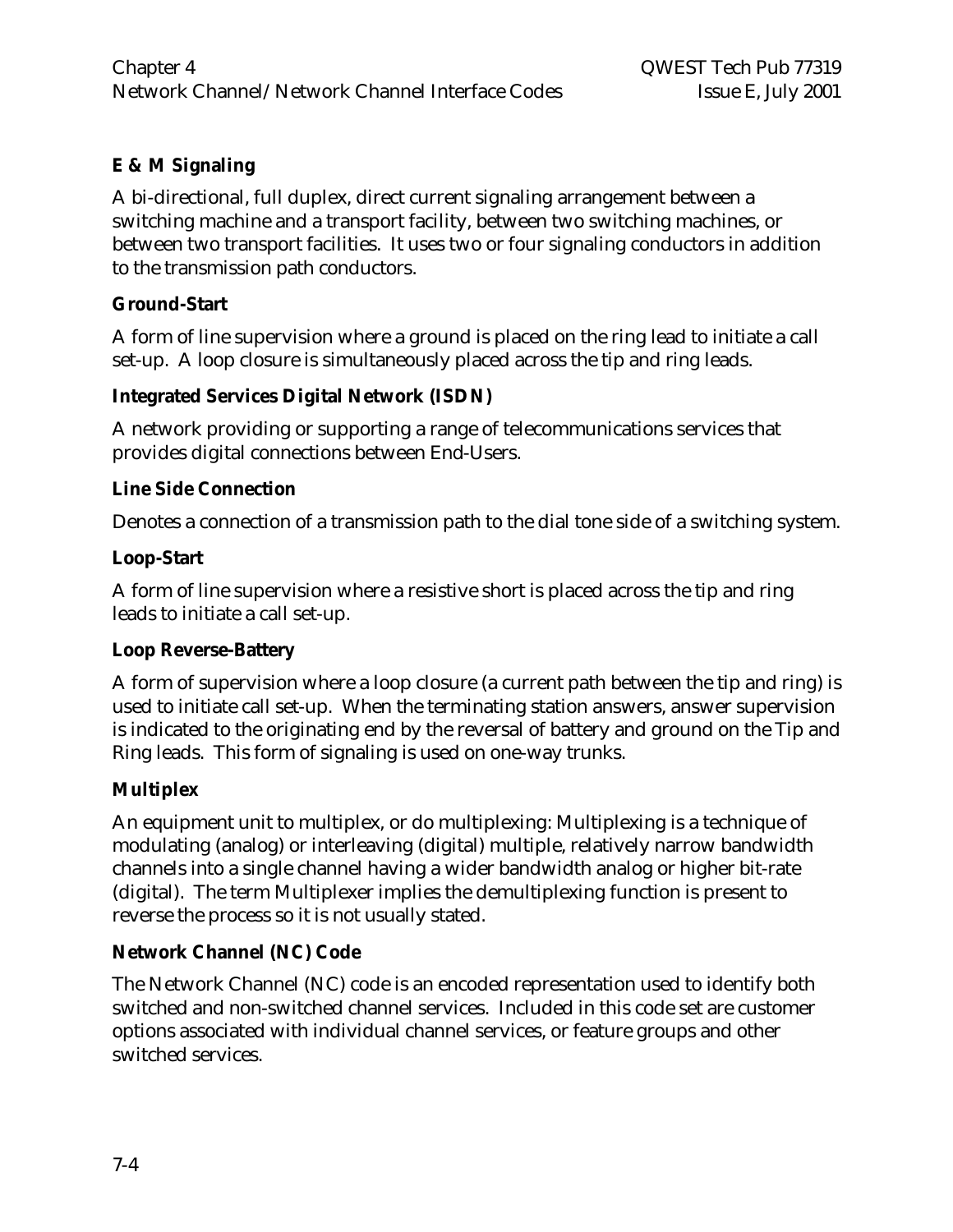#### **Network Channel Interface (NCI) Code**

The Network Channel Interface (NCI) code is an encoded representation used to identify five (5) interface elements located at a Point of Termination (POT) at a central office or at the Network Interface at a customer location. The Interface code elements are: Total Conductors, Protocol, Impedance, Protocol Options, and Transmission Level Points (TLP). (At a digital interface, the TLP element of the NCI code is not used).

#### **Network Interface (NI)**

The point of demarcation on the end-user's premises at which QWEST's responsibility for the provision of service ends.

#### **Point of Termination (POT)**

The physical telecommunications interface that establishes the technical interface, the test point(s), and the point(s) of operational responsibility. (See Network Interface).

#### **Private Branch Exchange (PBX)**

A switching system that provides internal telephone communications between stations located on a customer's premises as well as between these stations and exterior networks.

#### **Pulse Code Modulation (PCM)**

A type of modulation wherein the waveform of each channel is sampled many times per second in sequence. The amplitude of each sample is then encoded into a binary code and transmitted to the distant end where the pulse train is decoded and distributed to each channel in the exact time sequence to reproduce the original waveform of the channel.

#### **Serving Wire Center (SWC)**

The term "Serving Wire Center" denotes a QWEST Communications International Inc. Central Office from which dial tone for the Local Exchange Service would normally be provided to the demarcation point on the property at which the customer is served.

#### **Superframe (SF) Format**

A superframe consists of 12 consecutive DS1 frames. Bit one of each frame (the F-bit) is used to describe a 12 bit framing pattern during the 12 frames.

#### **Trunk-Side Connection**

Denotes the connection of a transmission path to the non-dial tone side of a local exchange switching system.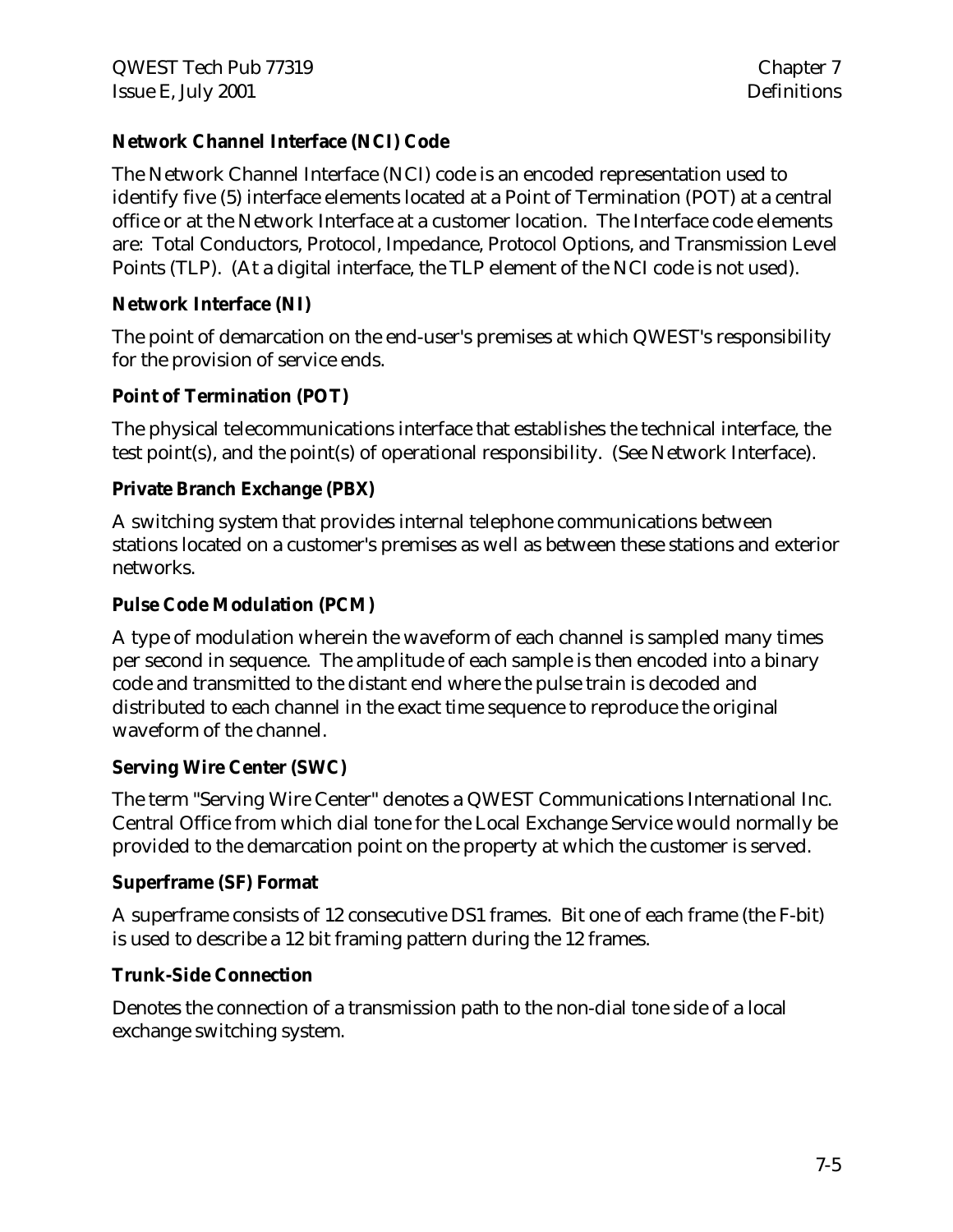# **Chapter and Section**

# Page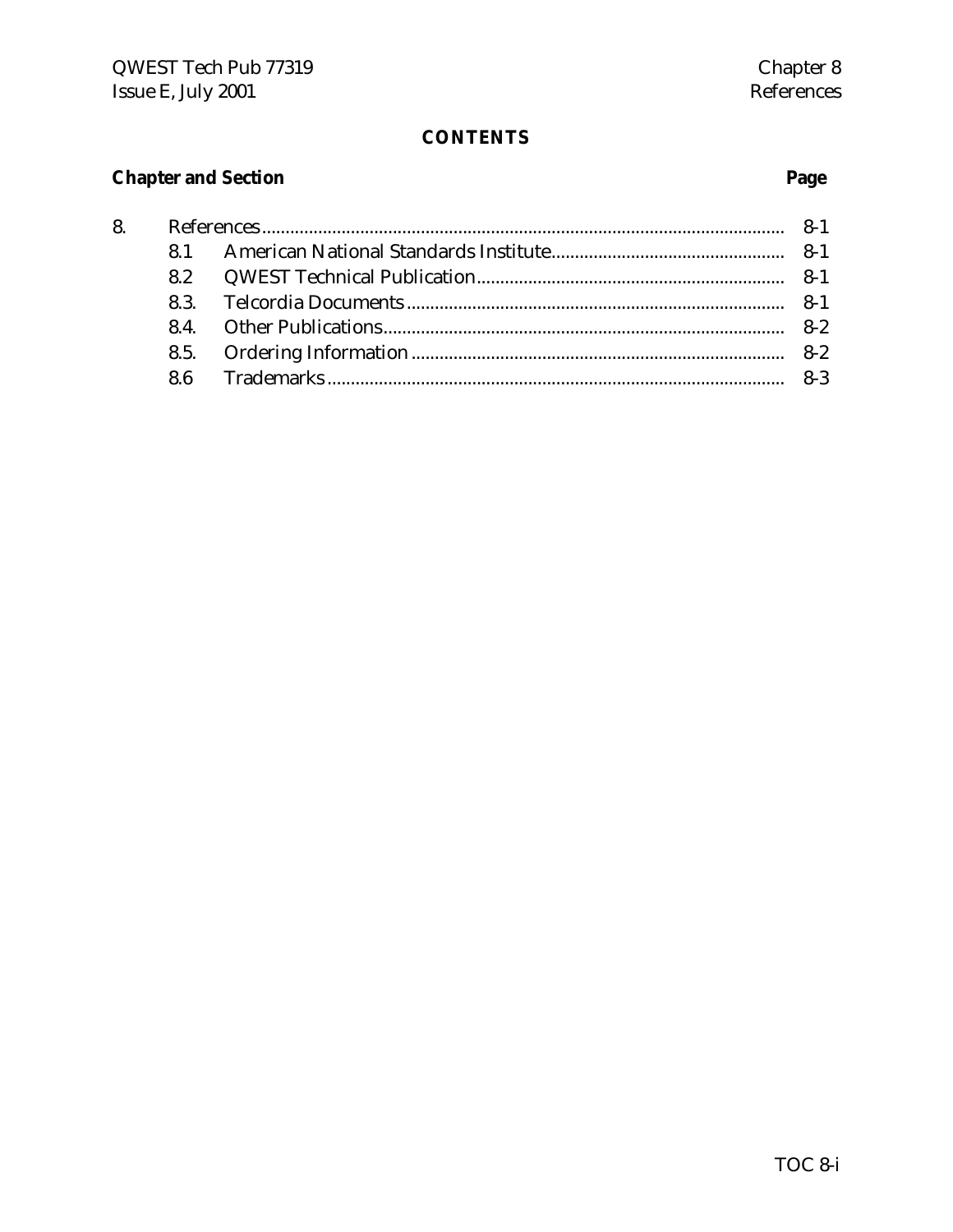#### **8. References**

#### **8.1 American National Standards Institute**

- ANSI T1.403 -1994 *American National Standard for Telecommunications-Carrier to Customer Installation - DS1 Metallic Interface Specification.*
- ANSI T1.223 -1991 *American National Standard for Telecommunications Information Interchange - Structure and Representation of Network Channel (NC) and Network Channel Interface (NCI) Codes for the North American Telecommunications System.*

#### **8.2 QWEST Technical Publication**

Service PUB 77200 *QWEST DS1 Service and Synchronization Service Publication.* Issue F, July 2001*.* PUB 77311 *QWEST Technical Publication, Analog Channels for Non-Access Service.* Issue D, July 2001. PUB 77324 *QWEST DS3 Service.* Issue D, July 2001. PUB 77332 *QWEST Self-Healing Network Service (DS1, DS3, OC3 & OC12).* Issue L, July 2001*.* PUB 77340 *Self-Healing Alternate Route Protection (SHARP).* Issue F, July 2001. PUB 77375 *QWEST 1.544 Mbit/s Channels Interfaces Technical Specifications for Network Channel Interface Codes Describing Electrical Interfaces at Customer Premises and at QWEST Communications International Inc. Central Offices.* Issue E, July 2001.

#### **8.3 Telcordia Documents**

- SR-STS-000307 *NC/NCI Code Dictionary.* Issue 8, April 1997.
- TR-NWT-000397 *ISDN Basic Access Transport System Requirements*. Issue 3, December 1993.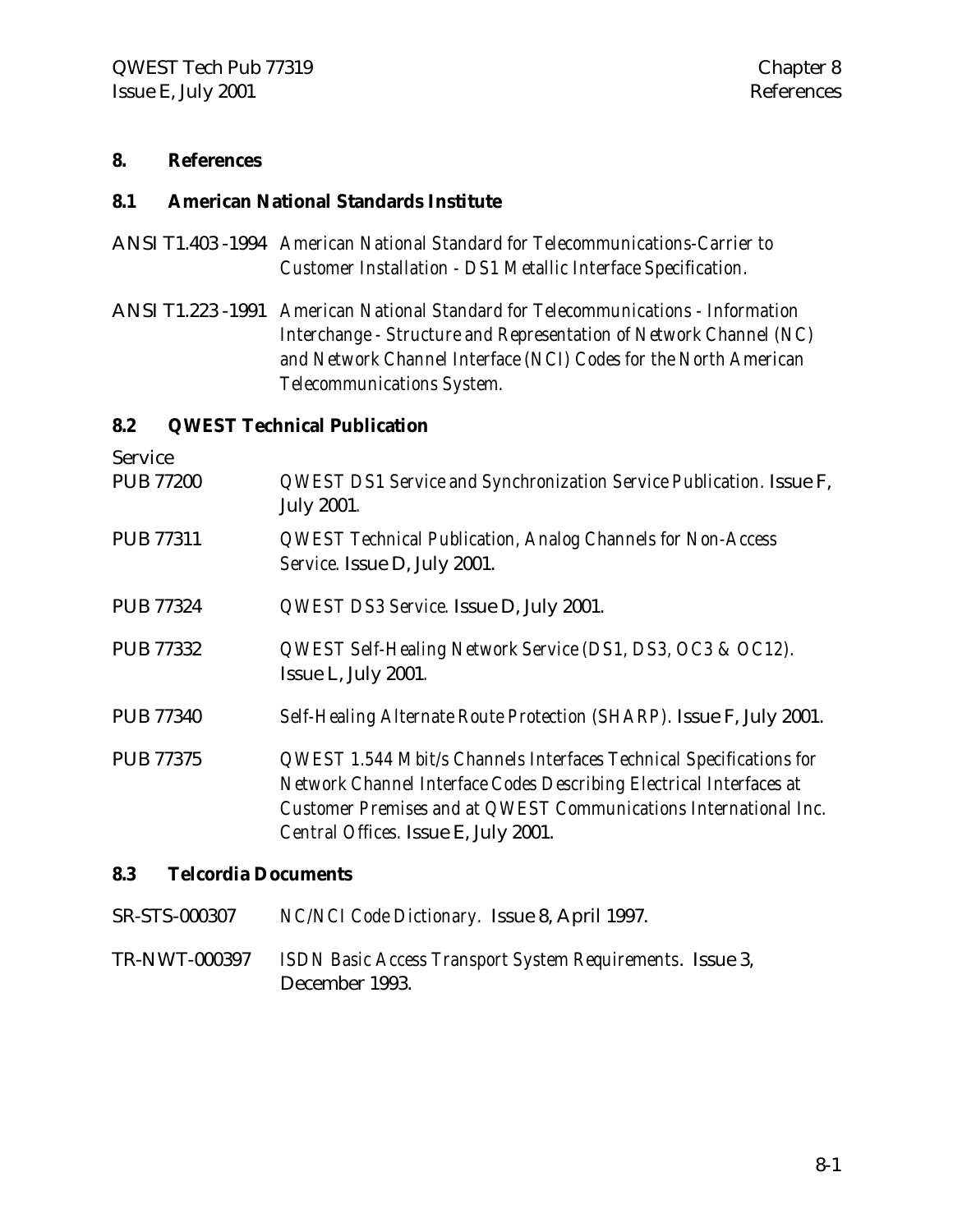#### **8.4 Other Publications**

Part 68 Code of Federal Regulations 47, Part 68

Tariff FCC No. 1 QWEST Communications ACCESS SERVICE (Interstate)

FCC Rules and Regulations, Part 68, may be obtained from the appropriate volumes of the Code of Federal Regulations (CFR).

#### **8.5 Ordering Information**

All documents are subject to change and their citation in this document reflects the most current information available at the time of printing. Readers are advised to check status and availability. Those who are not QWEST employees may order;

American National Standards Institute (ANSI) documents from:

|                        | American National Standards Institute |  |  |
|------------------------|---------------------------------------|--|--|
| Attn: Customer Service |                                       |  |  |
|                        | 11 West 42nd Street                   |  |  |
|                        | New York, NY 10036                    |  |  |
| Phone:                 | $(212)$ 642-4900                      |  |  |
| Fax:                   | $(212)$ 302-1286                      |  |  |

ANSI has a catalog available which describes their publications.

Telcordia documents from:

| <b>Telcordia Customer Relations</b> |                               |                         |                                         |  |  |  |
|-------------------------------------|-------------------------------|-------------------------|-----------------------------------------|--|--|--|
|                                     | 8 Corporate Place, PYA 3A-184 |                         |                                         |  |  |  |
|                                     | Piscataway, NJ 08854-4196     |                         |                                         |  |  |  |
| Phone:                              |                               |                         | (800) 521-CORE (2673) (U.S. and Canada) |  |  |  |
| Phone:                              |                               | (908) 699-5800 (Others) |                                         |  |  |  |
| Fax:                                |                               | $(908)$ 336-2559        |                                         |  |  |  |
| Web:                                |                               | www.telcordia.com       |                                         |  |  |  |

QWEST Technical Publications from:

http://www.qwest.com/techpub